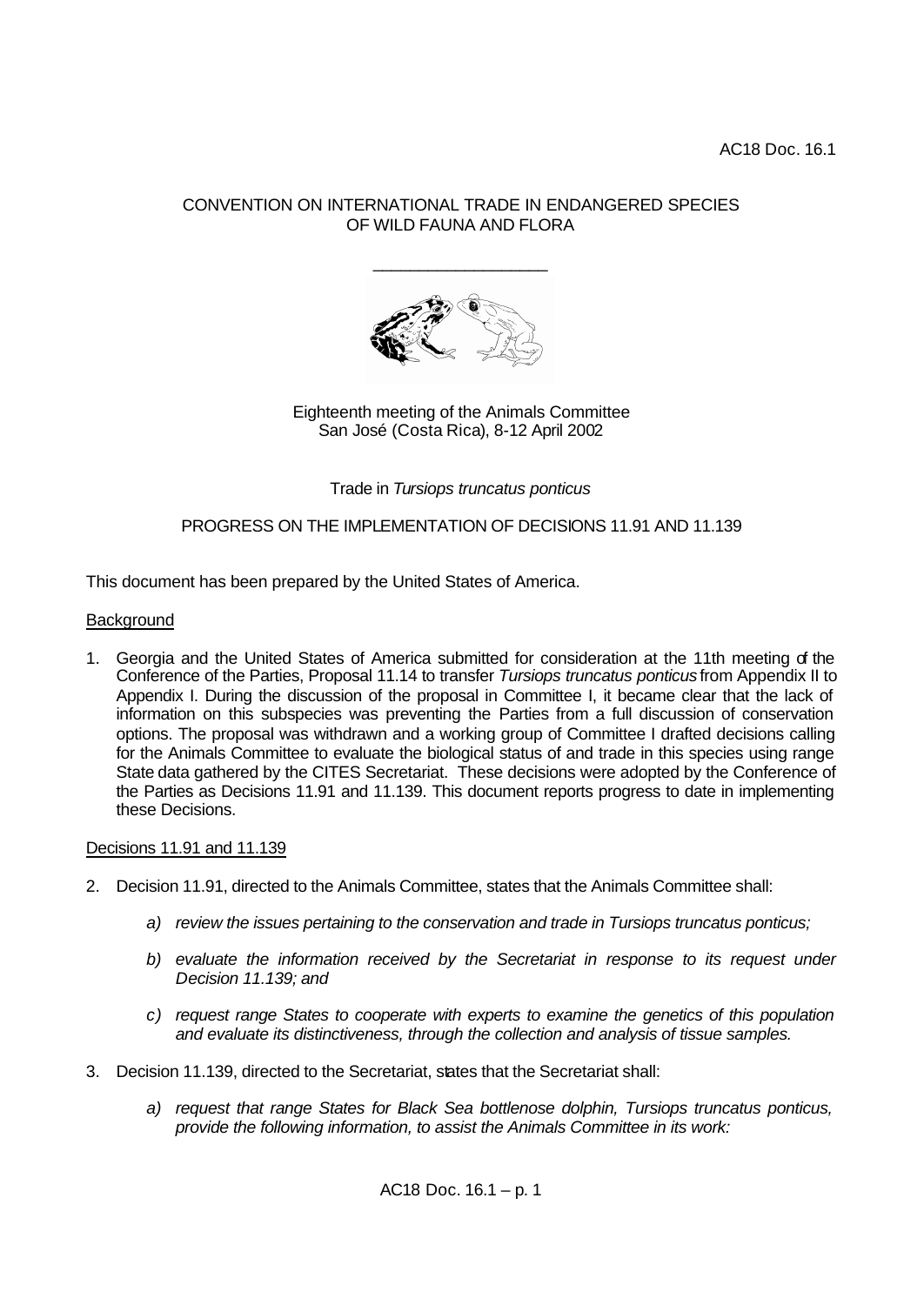- *i*) the number of dolphins taken from the wild each year (including age, sex, capture *methods and capture mortality);*
- *ii) the number of dolphins exported each year;*
- *iii) the population status, if available;*
- *iv) any non-detriment findings issued by Scientific Authorities for this subspecies; and*
- *v) if available, the number of dolphins killed incidental to fishing operations, if any;*
- *b) request that Parties that have authorized import of these dolphins provide details of the imported animals (numbers, sex, holding facilities and mortalities);*
- *c) urge Parties not to allow any export (or re-export) of live dolphins without evidence from the Management Authority of the country of destination that the animals will be received and maintained in proper facilities; and*
- *d) coordinate measures with the relevant international organization on these matters, specifically the Bern Convention, the Bucharest Convention, the Bonn Convention and ACCOBAMS.*

## Activities to date

- 4. On 18 May 2001, the Secretariat sent out Notification to the Parties No. 2001/32 requesting the information specified in Decision 11.91. (As information, range States for this subspecies include Bulgaria, Georgia, Romania, the Russian Federation, Turkey and Ukraine). The Secretariat has received information from the Management Authorities of Bulgaria and the Russian Federation, as summarized below. In addition, the Secretariat received information from the Convention on the Conservation of European Wildlife and Natural Habitats (Bern Convention) and ACCOBAMS (the Agreement on the Conservation of Cetaceans of the Black Sea, Mediterranean Sea and contiguous Atlantic Area (ACCOBAMS) of the Convention on Migratory Species).
- 5. Bulgaria and the Russian Federation responded as indicated below under each category of information requested:
	- a) Bulgaria
		- i) *number of dolphins taken from the wild per year (including age, sex, capture methods, capture mortality)*: The Management Authority of Bulgaria reported that *T. t. ponticus* is strictly protected in Bulgaria and that no specimens have been taken from the wild in recent years.
		- ii) *number of dolphins exported per year*: Three captive-bred animals were exported to India in 1998.
		- iii) *population status, if available*: Bulgaria stated that according to available data, the number of animals had increased since 1992. Schools of 46 to 25 individuals were reported in areas 10 miles offshore, although there was no estimate of the number of schools.
		- iv) *any non-detriment findings issued by Scientific Authorities for these dolphins*: No.
		- v) *number of dolphins killed incidental to fishing operations, if any, and if available*: The amount of incidental take was estimated at 10 per year for the Bulgarian Black Sea coast.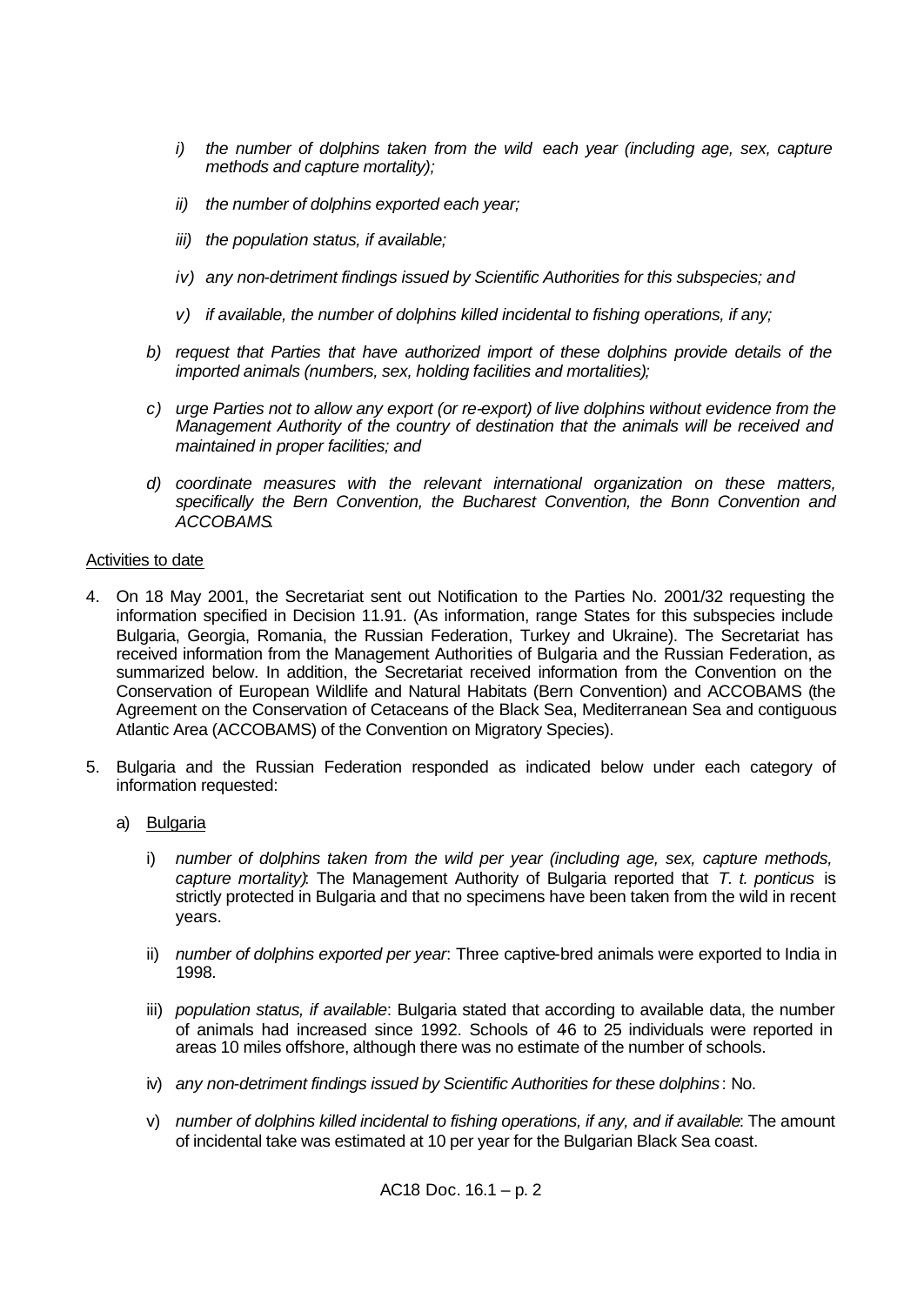# b) Russian Federation

- i) *number of dolphins taken from the wild per year (including age, sex, capture methods, capture mortality)*: The Management Authority of the Russian Federation reported the following live captures of *T. t. ponticus* from the wild:1999: 19 (10 males, nine females); 2000: 16 (seven males, nine females); 2001: 28 (16 males, 12 females). Capture mortality was reported to be less than two percent.
- ii) *number of dolphins exported per year*: The following sales were reported: 1999: four to Argentina (two died in transit); 2000: two to Lithuania; six to Canada; 2001: no sales. Additionally the following temporary exports were reported: 1999: one to Bahrain (alive); five to Ukraine (all alive); two to Syria (one died, one returned); 2000: three to Viet Nam (all alive); 2001: six to United Arab Emirates (all returned); two to Saudi Arabia (all alive).
- iii) *population status, if available*: No exact data on the number of *Tursiops truncatus ponticus*  in the Black Sea are available. However, according to expert estimations, the number of animals is approximately 30,000. Systematic questioning of fishermen in 1995, 1996, 1999 and 2001 indicated that the number of *Tursiops truncatus ponticus* off the Caucasus coast of the Russian Federation and the Crimea coast of Ukraine has increased during the last 10 years.
- iv) *any non-detriment findings issued by scientific authorities for these dolphins*: No response.
- v) *number of dolphins killed incidental to fishing operations, if any, and if available*: No statistics are available for incidental take of *T. t. ponticus* in the Russian Federation, although the take of this species is thought to be small, while incidental take of harbour porpoises is large.

# Actions of international organizations

- 6. Bern Convention The Bern Convention submitted a document entitled "Conservation of *Tursiops truncatus ponticus* (Black Sea bottlenose dolphin) and its possible listing in Appendix I of CITES", which had been discussed at a meeting of the Bureau of the Standing Committee of the Bern Convention, 26-30 November 2001. The document informed CITES that the Bern Convention gives full protection from capture, keeping and deliberate killing to *T. truncatus* and thus to all its subspecies. Of the six range States, four have ratified this treaty.
- 7. At its meeting, the Committee passed Resolution No. 86 (2001) which recommends to the Contracting Parties to:
	- a) *Strictly enforce the prohibition of capture and keeping of Tursiops truncatus ponticus and avoid as far as possible the use of exceptions in Article 9 of the Convention on this subspecies, unless for conservation reasons;*
	- *b) Support efforts of other States to provide an improved protection of this subspecies from international trade in the framework of the Convention on International Trade of Endangered Species and other relevant treaties and agreements;*
	- *c) Support regional coordination of efforts on the conservation of this subspecies.*
- 8. ACCOBAMS Of the six range States for *T. t. ponticus*, two have ratified this Agreement. ACCOBAMS provided the Animals Committee with a report of the current status of bottlenose dolphins in the Black Sea, produced with the financial support of the Principality of Monaco. This document will be discussed at the First Meeting of the Parties of ACCOBAMS in Monaco, 28 February - 2 March 2002 (see document AC18 Inf. 2).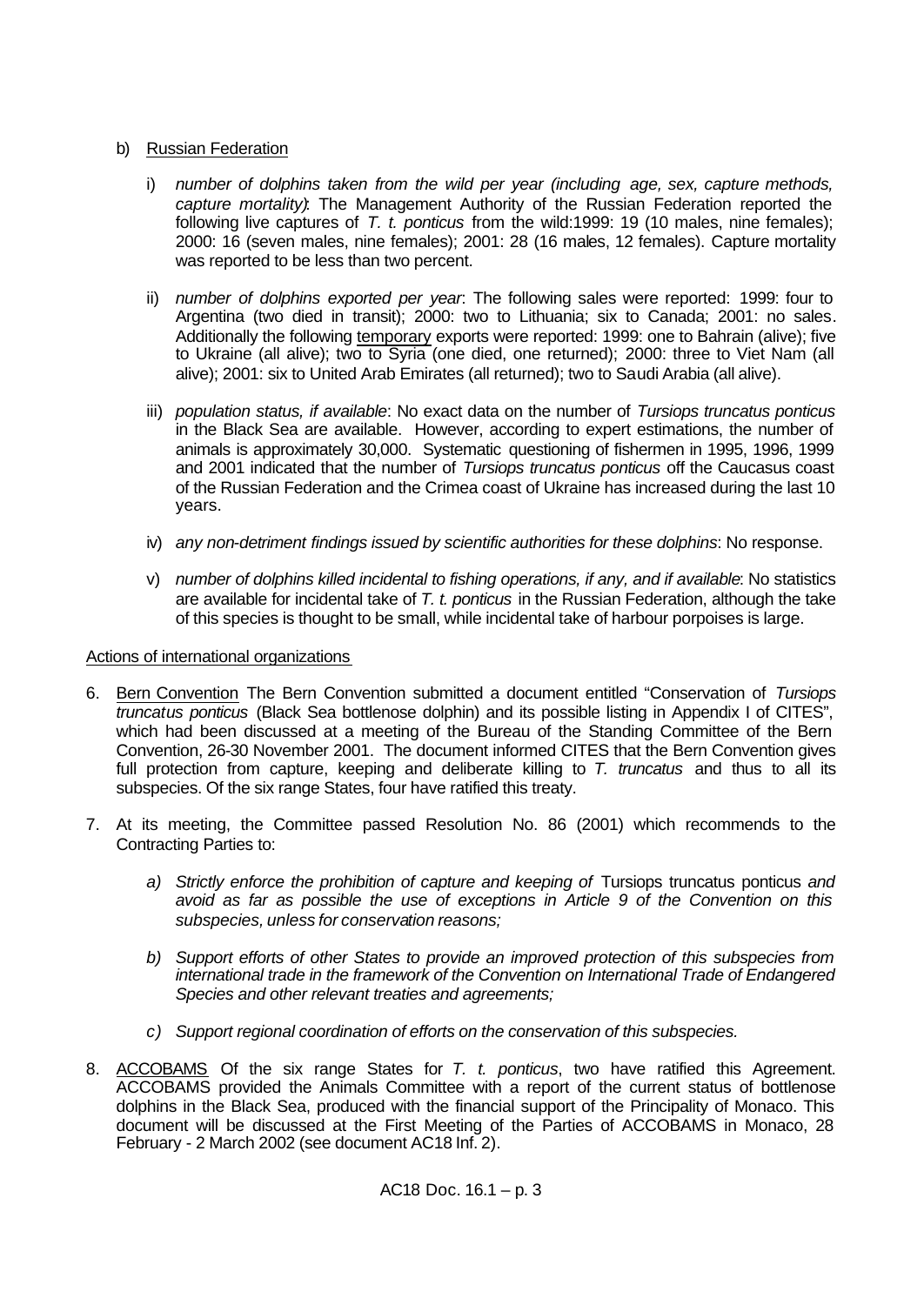- 9. A draft resolution will be tabled at the ACCOBAMS meeting, which contains the following operative paragraphs:
	- a) "*Decides* to strictly enforce the prohibition of deliberate taking and keeping of Black Sea *Tursiops truncatus;*
	- b) *Decides also* to ban importation of *Tursiops truncatus* from the ACCOBAMS area range States and particularly Black Sea riparian countries;
	- c) *Calls* upon other countries and especially other range States of *Tursiops truncatus* to implement the same measures;
	- d) *Supports* :
		- i) CITES Secretariat, and Parties to CITES that have not yet done so, to ensure the full implementation of CITES Decision 11.139;
		- ii) CITES Animals Committee, and Parties to CITES that have not yet done so, to ensure the full implementation of Decision 11.91;
	- e) *Calls* upon the CITES Parties to provide a better protection to this population by *inter alia* upgrading it to Appendix I;
	- f) *Requests* the Scientific Committee to advise on further research to be carried out on this topic;
	- *g) Looks forward* to the status review of *Tursiops truncatus* by the International Whaling Commission's Small Cetaceans Subcommittee of the Scientific Committee in 2002 and *urges* the Subcommittee to consider the status of *Tursiops truncatus ponticus* at this time, rather than in 2003."

# Genetic analysis

10. The Southwest Fisheries Science Center (SWFSC) of the National Marine Fisheries Service and San Diego State University are working together to undertake genetic analysis from tissue samples from Black Sea bottlenose dolphins*.* Assistance from range States in the collection of samples has been solicited from cetacean biologists and through the European regional meeting of the Animals Committee. The results from this work will then be compared with the extensive collection of bottlenose dolphin samples from other parts of the world housed at SWFSC. The objective of this study is to understand better the relationship of Black Sea bottlenose dolphins to populations outside of the Black Sea. Additional efforts toward this end are taking place at universities in Monaco and the United Kingdom.

# Trade data

11. Trade data were provided by UNEP-WCMC for evaluation at AC18 (see Annex 1).

# **Conclusions**

- 12. The limited response to Decision 11.91 and to the request for tissue samples has hampered progress on this issue. Additional effort should be expended to gather this information.
- 13. If the ACCOBAMS resolution is adopted, CITES might consider supporting the resolution by adopting a zero quota for export.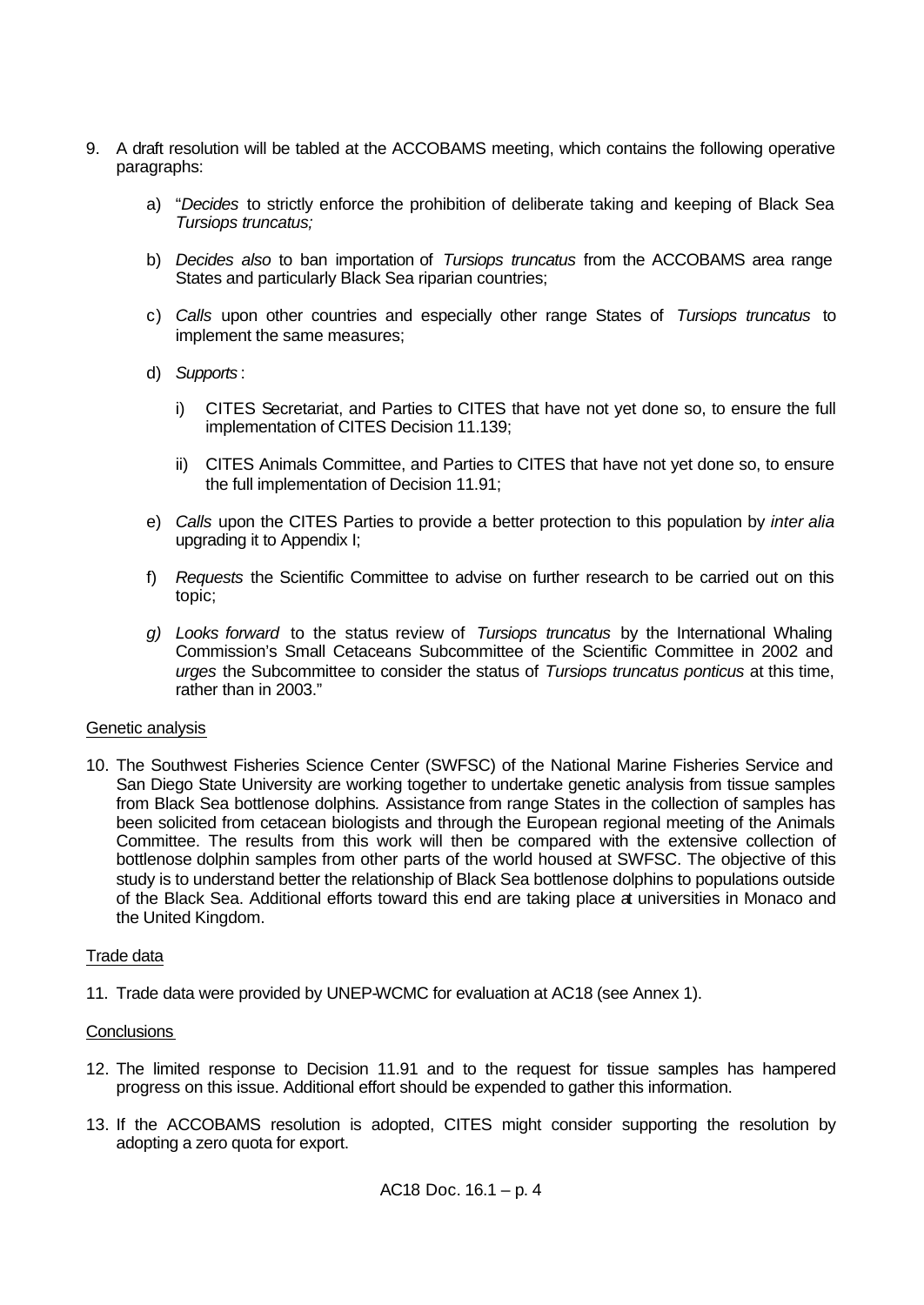# Comments from the Secretariat

- 14. Regarding the trade data provided in Annex 1, the Secretariat notes that relatively few transactions have been recorded at the sub-specific level. The great majority of the reported transactions originated from countries that are not range States of *T. t. ponticus*, or refer to other subspecies. The reported trade in *T. t. ponticus* over the past decade presented in the Annex (15 in 1991, 13 in 1992, 10 in 1993, four in 1994, 10 in 1995, zero in 1996, 14 in 1997, 27 in 1998, 19 in 1999, zero in 2000) amounts to 112 specimens [including a total of nine captive-bred individuals (codes F and C)], with a further eight specimens in 2000 mentioned in paragraph 5 b) ii) but not yet recorded in the annual report of the Russian Federation for the year 2000. This total represents an average of 12 specimens per year, and is possibly overshadowed by other forms of mortality such as incidental catch in fishing nets, although quantitative information on incidental catch has not been collected by all range States (see document AC18 Inf. 2). Furthermore it can not be assumed that all exports from the former Soviet Union (code SU) and the Russian Federation (code RU) would have been of *T. t. ponticus*, as another subspecies occurs in other parts of the Russian Federation (and other States of the former Soviet Union).
- 15. Regarding the conclusions reached by the United States of America, the Secretariat will continue to encourage the collection of samples for genetic analysis. It will be helpful if the institutions requesting the samples would indicate to the countries from which samples are not available: the exact purpose of the analysis; how many samples have already been collected from this subspecies in the Black Sea; how many more are needed; any reason for obtaining samples from all range States rather than merely a representative sample from the Black Sea; and any assistance or funding that may be provided to collect such samples. The Secretariat remains available to assist with the dissemination of such information to the range States.
- 16. Secondly, the Secretariat is not convinced that a zero export quota for this subspecies, if such a proposal is made at a meeting of the Conference of the Parties, is necessarily justified or appropriate. It notes that the two range States referred to in paragraph 5 reported that the number of sightings of bottlenose dolphins has increased over the past decade. A further response to the questionnaire from Ukraine (provided as Annex 2), confirms this trend and states that trade does not pose a significant threat to this subspecies. Most range States do not seem to authorize the harvesting of this subspecies from the wild for international trade, and those that do seem to have authorized only limited harvests (compared e.g. to the scale of mortalities from other sources). If the number of specimens harvested for international trade is considered to be unsustainable, the Animals Committee should include this subspecies in its Review of Significant Trade. Through such a review, the Committee might be able to encourage collaboration with other bodies engaged in scientific work on the status of this taxon, and for instance request the Scientific Committee of the International Convention for the Regulation of Whaling to provide recommendations on appropriate survey techniques for this species if currently used techniques are considered to be inadequate (see document AC18 Inf. 2).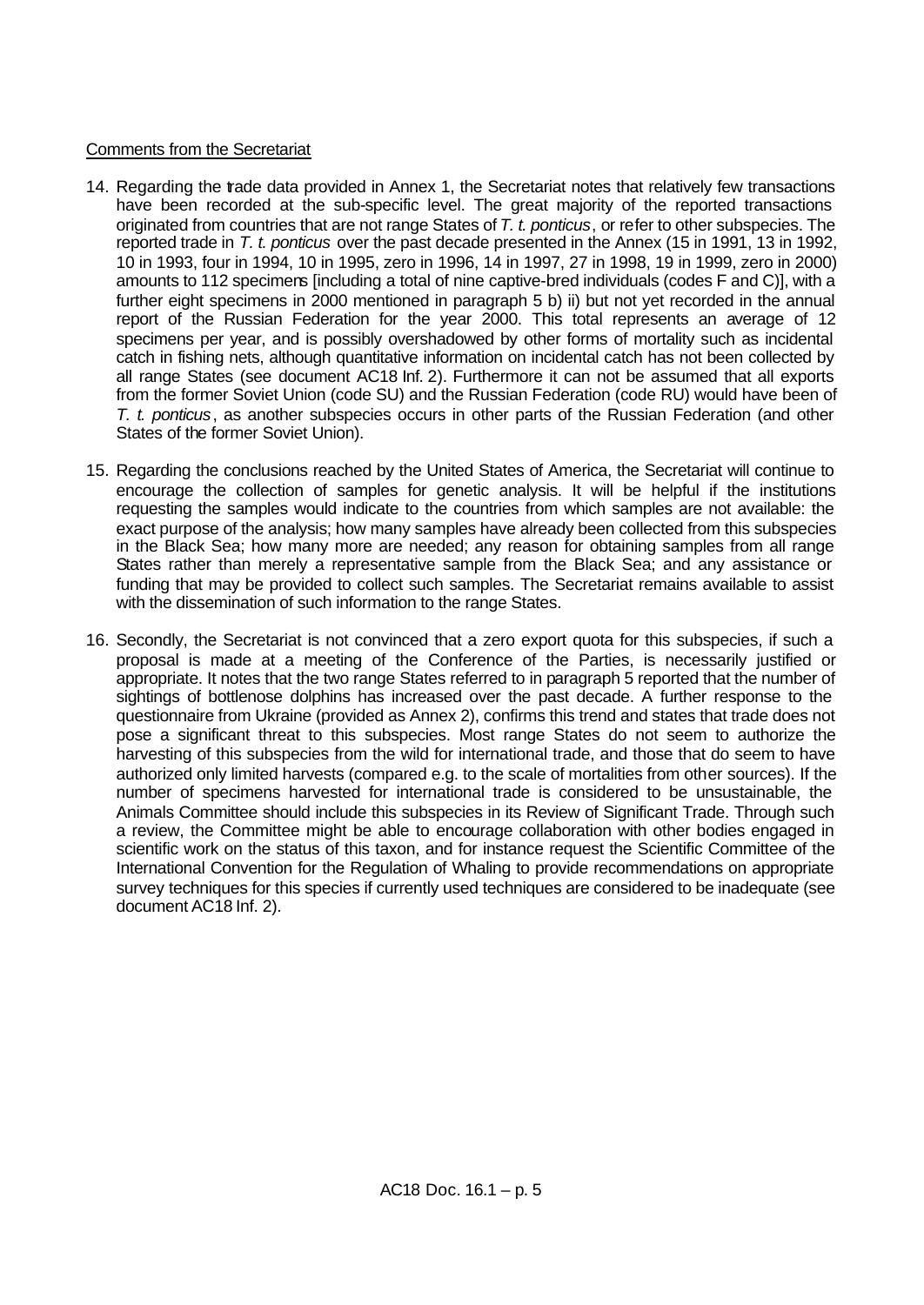# Trade data on live *Tursiops truncatus* provided by UNEP-WCMC

(Note from Secretariat: Entries in bold reflect exports from range States of *T. t. ponticus*)

| reported<br>reported<br>Origin<br>Quantity<br>ΙP<br>$\overline{\mathbf{s}}$<br>Quantity<br>Year<br>Taxon<br>Imp.<br>Exp. |                | P               |   |
|--------------------------------------------------------------------------------------------------------------------------|----------------|-----------------|---|
|                                                                                                                          |                |                 |   |
|                                                                                                                          |                |                 | s |
| CН<br>ES<br>DE<br>1979 T.truncatus                                                                                       | 2              |                 |   |
| XX<br>DE<br>$\overline{\overline{\rm CH}}$<br>1979 T.truncatus                                                           | 1              |                 |   |
| <b>JP</b><br><b>NL</b><br>$\overline{DE}$<br>1979 T.truncatus                                                            | $\overline{2}$ |                 |   |
| 1979 T.truncatus<br>$\overline{\mathsf{SE}}$<br>$\overline{\mathsf{US}}$                                                 |                | 3Z              |   |
| $\overline{PG}$<br><b>AU</b><br>1980 T.t.aduncus                                                                         | $\overline{2}$ |                 |   |
| HΚ<br>1980 T.truncatus<br>GB<br>गा⊤                                                                                      |                |                 |   |
| 1980 T.truncatus<br>ES<br>$\overline{\mathsf{US}}$                                                                       |                | 2 <sub>T</sub>  |   |
| $\overline{\mathsf{US}}$<br>4 <sub>T</sub><br>1980 T.truncatus<br>GB                                                     |                | 4 <sub>T</sub>  |   |
| МX<br>US<br>1980 T.truncatus                                                                                             |                | 5 U             |   |
| $\overline{\overline{\text{CH}}}$<br>BE<br>$\overline{XX}$<br>1981 T. truncatus<br>$\mathbf{1}$                          |                |                 |   |
| 8T<br>1981 T. truncatus<br>US<br>CA<br>US                                                                                |                |                 |   |
| <b>FR</b><br>СH<br>US<br>1981 T.truncatus                                                                                | 1              |                 |   |
| 1981 T.t. gilli<br>JP<br>GB<br>$2$ T                                                                                     |                |                 |   |
| МX<br>1981 T. truncatus<br>DE<br>1 Z                                                                                     |                |                 |   |
| $\overline{CA}$<br>$\overline{\mathsf{US}}$<br>1981 T. truncatus<br>$\overline{4}$                                       |                | 4Z              |   |
| 1981 T.truncatus<br>US<br>CН<br>$\mathbf{1}$                                                                             |                | 2Z              |   |
| US<br>1981 T. truncatus<br>DE<br>$2$ T                                                                                   |                | 2S              |   |
| <b>MX</b><br>$\overline{\mathsf{US}}$<br>1981 T. truncatus                                                               |                | $1\overline{Z}$ |   |
| <b>NL</b><br>US<br>1981 T. truncatus                                                                                     | 1              | S               |   |
| $\overline{AT}$<br>DE<br>$\overline{\mathsf{XX}}$<br>$1\overline{Z}$<br>1982 T. truncatus                                |                |                 |   |
| $\overline{\mathsf{US}}$<br>СĀ<br>1982 T. truncatus                                                                      | 4              |                 |   |
| JP<br>1982 T.t. gilli<br>HК<br>4Z                                                                                        |                |                 |   |
| 1982 T. truncatus<br>$\overline{DE}$<br>6Z<br><b>MX</b>                                                                  |                |                 |   |
| <b>NL</b><br>$2\overline{Z}$<br>1982 T. truncatus<br>$\overline{\overline{\text{CH}}}$<br>$\overline{\mathsf{US}}$       |                |                 |   |
| US<br>СA<br>1982 T. spp.                                                                                                 |                | 4IT             |   |
| 1982 T. spp.<br>$\overline{\mathsf{CA}}$<br>$\overline{\mathsf{US}}$                                                     |                | 4               | C |
| US<br>1Z<br>1982 T. truncatus<br>DE                                                                                      |                | $1$  T          |   |
| ES<br>US<br>1982 T. spp.                                                                                                 | $\overline{3}$ | Τ               |   |
| F<br>1982 T. truncatus<br>US<br>$\overline{2}$                                                                           |                | $2$ T           |   |
| US<br>1983 T. truncatus<br>СA                                                                                            |                | 3Q              |   |
| $\overline{\mathsf{US}}$<br>3 <sup>T</sup><br>1983 T. truncatus<br>US<br>CA                                              |                |                 |   |
| 3Z<br>US <sup>-</sup><br>1983 T. truncatus<br>US<br>$\overline{\mathsf{CA}}$                                             |                |                 |   |
| $3$ T<br>US<br>1983 T. truncatus<br>US<br>СA<br>C                                                                        |                |                 |   |
| 1983 T. truncatus<br>$\overline{\text{cs}}$<br>$\overline{\overline{\mathsf{CH}}}$<br><b>MX</b>                          | $\overline{2}$ |                 |   |
| 1983 T. truncatus<br>DE<br>FR<br>NL                                                                                      |                | $1$ T           |   |
| DE<br>US<br>1983 T. truncatus<br><b>NL</b>                                                                               |                | $2$ T           |   |
| 1983 T.t. duncus<br><b>NL</b><br>DE<br>$\overline{\mathsf{HK}}$                                                          |                | $1$ T           |   |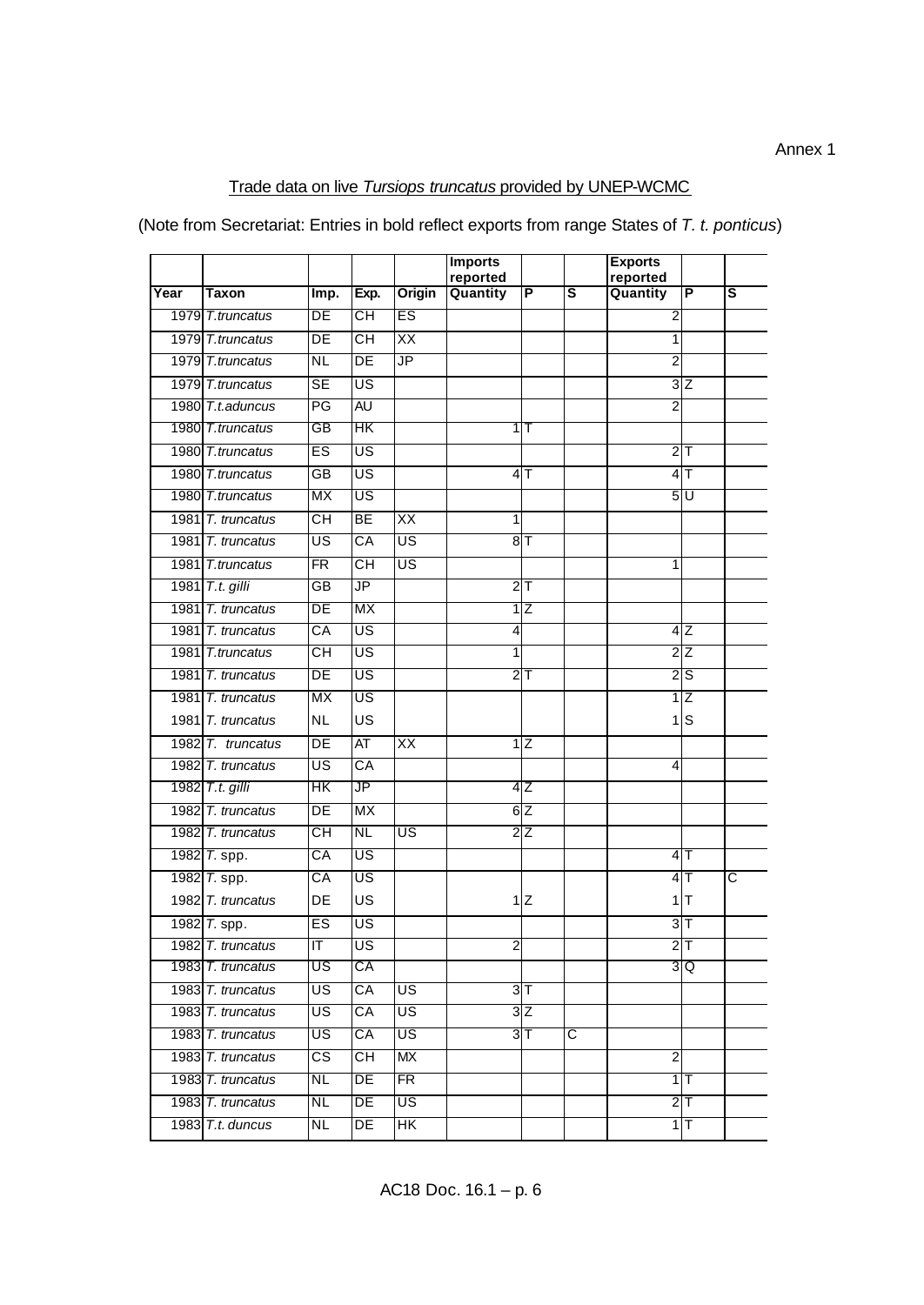|      |                   |                                   |                        |                          | <b>Imports</b><br>reported |                         |                       | <b>Exports</b><br>reported |                         |                       |
|------|-------------------|-----------------------------------|------------------------|--------------------------|----------------------------|-------------------------|-----------------------|----------------------------|-------------------------|-----------------------|
| Year | Taxon             | Imp.                              | Exp.                   | Origin                   | Quantity                   | P                       | S                     | Quantity                   | P                       | S                     |
|      | 1983 T.t. gilli   | KR                                | JP                     |                          |                            |                         |                       |                            | 3 <sub>1</sub>          |                       |
|      | 1983 T. truncatus | $\overline{\mathsf{DE}}$          | МX                     |                          |                            | 1Z                      |                       |                            |                         |                       |
|      | 1983 T.truncatus  | US                                | МX                     | US                       |                            | 3 <sup>T</sup>          |                       |                            |                         |                       |
|      | 1983 T.truncatus  | DE                                | NL                     | US                       |                            | $1\overline{Z}$         |                       |                            |                         |                       |
|      | 1983 T. truncatus | ES                                | US                     |                          |                            |                         |                       |                            | 3Z                      |                       |
|      | 1984 T.truncatus  | DE                                | ΑT                     | US                       |                            | 2Z                      |                       | 2                          |                         |                       |
|      | 1984 T.truncatus  | $\overline{\overline{\text{CH}}}$ | $\overline{BE}$        | GT                       | $\overline{2}$             | $\overline{\mathsf{U}}$ |                       |                            |                         |                       |
|      | 1984 T. truncatus | CН                                | <b>BE</b>              | <b>MX</b>                |                            | 2U                      |                       |                            |                         |                       |
|      | 1984 T.truncatus  | US                                | $\overline{CA}$        | US                       |                            | 3 <sub>T</sub>          |                       |                            |                         |                       |
|      | 1984 T.truncatus  | СH                                | <b>FR</b>              | <b>BE</b>                | 1                          | U                       |                       |                            |                         |                       |
|      | 1984 T. truncatus | DE                                | GT                     |                          |                            |                         |                       | 10 T                       |                         |                       |
|      | 1984 T.truncatus  | $\overline{\mathsf{FR}}$          | $\overline{\text{GT}}$ |                          | 1                          |                         |                       |                            |                         |                       |
|      | 1984 T. truncatus | AT                                | $\overline{\text{NL}}$ | $\overline{\mathsf{US}}$ |                            |                         |                       | $\overline{2}$             |                         |                       |
|      | 1984 T. truncatus | CН                                | US                     |                          |                            | 2 Q                     |                       |                            | $2$ T                   |                       |
|      | 1984 T. truncatus | ES                                | US                     |                          |                            |                         |                       |                            | 3 <sub>T</sub>          |                       |
|      | 1985 T. truncatus | US                                | СA                     | US                       | 3                          |                         |                       |                            |                         |                       |
|      | 1985 T. truncatus | US                                | $\overline{CA}$        | US                       |                            | 3 <sub>T</sub>          |                       |                            |                         |                       |
|      | 1985 T. truncatus | DE                                | GT                     |                          |                            |                         |                       | $10$ <sup>T</sup>          |                         |                       |
|      | 1985 T.t.aduncus  | CN                                | HК                     |                          |                            | 5 Q                     |                       |                            |                         |                       |
|      | 1985 T.truncatus  | $\overline{\mathsf{CA}}$          | US                     |                          |                            |                         |                       |                            | 7                       |                       |
|      | 1985 T.truncatus  | $\overline{\mathsf{FR}}$          | US                     |                          |                            | 3Z                      |                       | 3                          | $\overline{\mathsf{T}}$ |                       |
|      | 1985 T.truncatus  | NL                                | US                     |                          | 1                          |                         |                       |                            | 7 T                     |                       |
|      | 1986 T.truncatus  | CН                                | $\overline{BE}$        | $\overline{GT}$          |                            |                         |                       |                            | 2 <sub>T</sub>          |                       |
|      | 1986 T.truncatus  | СH                                | ВE                     | МX                       |                            |                         |                       |                            | $2\mathsf{T}$           |                       |
|      | 1986 T.truncatus  | $\overline{CA}$                   | CU                     |                          |                            | 8Z                      |                       |                            |                         |                       |
|      | 1986 T.t.aduncus  | CN                                | HΚ                     |                          | 1                          |                         |                       |                            |                         |                       |
|      | 1986 T.t.aduncus  | HΚ                                | ΤD                     |                          |                            |                         |                       | 3                          |                         |                       |
|      | 1986 T. truncatus | CН                                | IL                     | US                       |                            | $2\overline{Z}$         |                       |                            |                         |                       |
|      | 1986 T.t.gilli    | KR                                | JP                     |                          |                            |                         |                       |                            | $7$ T                   |                       |
|      | 1986 T.t.aduncus  | $\overline{\text{CN}}$            | $\overline{\text{MC}}$ |                          | 1                          |                         |                       |                            |                         |                       |
|      | 1986 T.truncatus  | CA                                | US                     |                          |                            |                         |                       | 3                          |                         | $\overline{\text{c}}$ |
|      | 1986 T.truncatus  | SE                                | US                     |                          |                            |                         |                       |                            | 3 <sup>T</sup>          | င                     |
|      | 1987 T. truncatus | US                                | CA                     | US <sup></sup>           | ω                          |                         |                       |                            |                         |                       |
|      | 1987 T.truncatus  | EG                                | СH                     | GT                       |                            |                         |                       | $\overline{c}$             |                         |                       |
|      | 1987 T. truncatus | ΙT                                | CН                     | XX                       |                            | 2E                      |                       | 2                          |                         |                       |
|      | 1987 T.truncatus  | $\overline{\mathsf{T}}$           | CU                     |                          |                            | 3E                      |                       |                            |                         |                       |
|      | 1987 T.t. aduncus | HK                                | ID                     |                          |                            | 9Z                      |                       | 9                          |                         |                       |
|      | 1987 T.t.aduncus  | $\overline{X}$                    | $\overline{1}$         |                          |                            |                         |                       | 7                          |                         |                       |
|      | 1987 T.t. gilli   | $\overline{\mathsf{H}}$           | $J\overline{P}$        |                          |                            | 3Z                      |                       |                            | 4B                      |                       |
|      | 1987 T.t.gilli    | KR                                | JP                     |                          |                            |                         |                       |                            | $2$ T                   |                       |
|      | 1987 T.truncatus  | BS                                | МX                     |                          |                            | 6Z                      |                       |                            |                         |                       |
|      | 1987 T.truncatus  | US                                | МX                     |                          |                            | 2 <sub>T</sub>          | $\overline{\text{c}}$ |                            |                         |                       |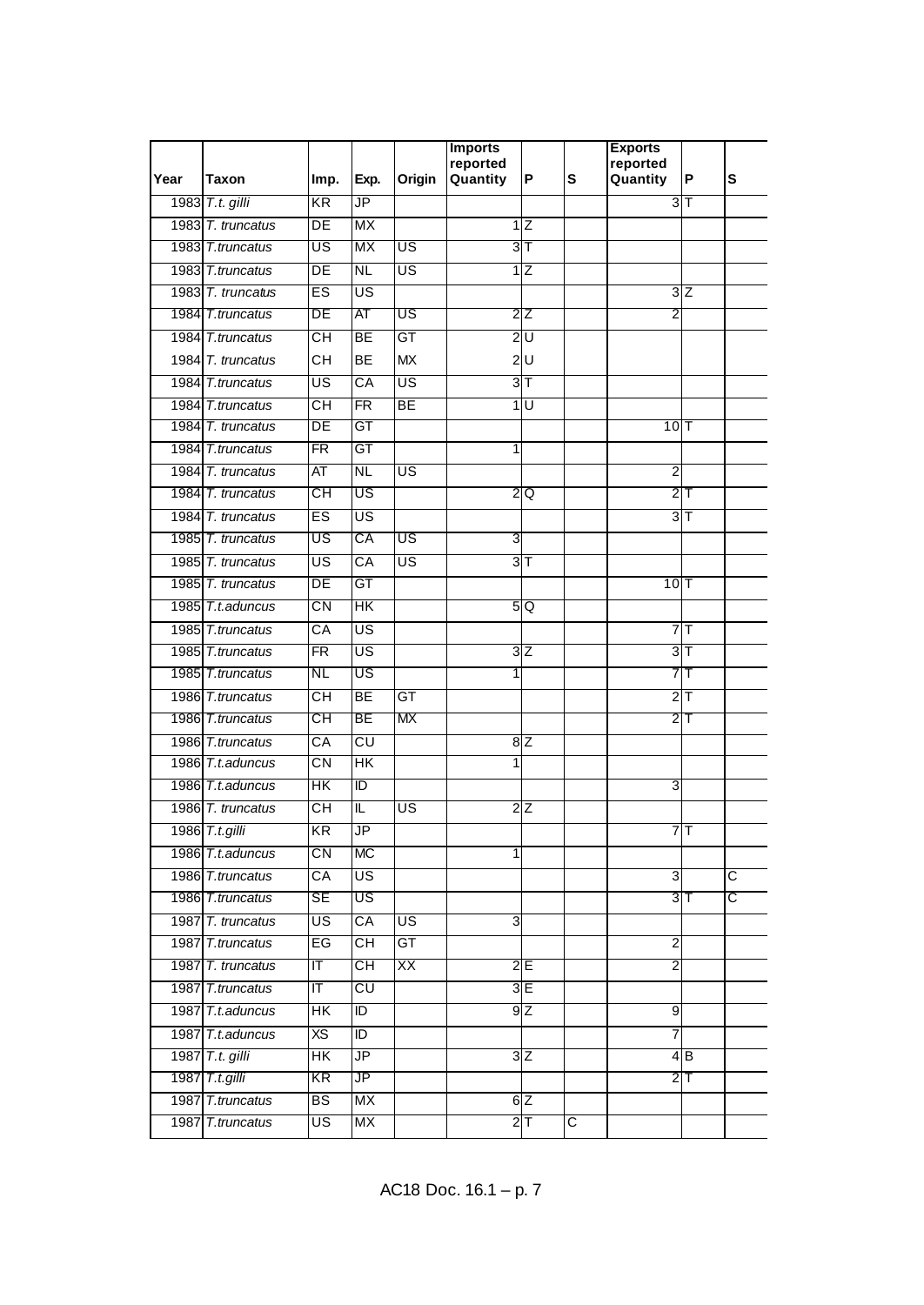|      |                      |                                              |                                   |                                   | <b>Imports</b><br>reported |                  |                         | <b>Exports</b><br>reported |                 |                         |
|------|----------------------|----------------------------------------------|-----------------------------------|-----------------------------------|----------------------------|------------------|-------------------------|----------------------------|-----------------|-------------------------|
| Year | Taxon                | Imp.                                         | Exp.                              | Origin                            | Quantity                   | P                | S                       | Quantity                   | P               | S                       |
| 1987 | T.t. aduncus         | ΙD                                           | MY                                |                                   |                            |                  |                         |                            |                 |                         |
|      | 1987 T.truncatus     | CН                                           | US                                |                                   |                            | 4 Z              |                         |                            |                 |                         |
|      | 1987 T.truncatus     | ES                                           | US                                |                                   |                            | 3 <sup>T</sup>   |                         |                            | 6 S             |                         |
|      | 1987 T.truncatus     | МX                                           | US                                | МX                                |                            |                  |                         | 1                          |                 |                         |
|      | 1988 T.truncatus     | CН                                           | AT                                | МX                                |                            |                  |                         | 1                          |                 |                         |
|      | 1988 T.truncatus     | PT                                           | BR                                | US                                |                            | 3Z               |                         |                            |                 |                         |
|      | 1988 T.truncatus     | US                                           | CA                                | US                                |                            |                  |                         |                            | 3Z              | C                       |
|      | 1988 T.truncatus     | AT                                           | CН                                | <b>MX</b>                         |                            | 1Z               |                         |                            |                 |                         |
|      | 1988 T.truncatus     | ES                                           | CU                                |                                   |                            | 1Z               |                         |                            |                 |                         |
|      | 1988 T.truncatus     | FR                                           | CU                                |                                   |                            | $6\overline{Z}$  |                         |                            |                 |                         |
|      | 1988 T.truncatus     | ΙT                                           | CU                                |                                   |                            | 4 E              |                         |                            |                 |                         |
|      | 1988 T. truncatus    | FR                                           | EG                                | GT                                |                            | $\overline{2}$ S |                         |                            |                 |                         |
|      | 1988 T.t.aduncus     | CN                                           | $\overline{\mathsf{HK}}$          |                                   | 3                          |                  |                         |                            |                 |                         |
|      | 1988 T.t. gilli      | KR                                           | JP                                |                                   |                            |                  |                         |                            | $3$ T           |                         |
|      | 1988 T. truncatus    | ES                                           | <b>MX</b>                         |                                   |                            | $1\overline{Z}$  |                         |                            |                 |                         |
|      | 1988 T. truncatus    | BE                                           | US                                |                                   |                            | 4 Z              |                         | 4                          |                 |                         |
|      | 1988 T. truncatus    | $\overline{\text{CA}}$                       | US                                |                                   |                            |                  |                         | 3                          |                 | C                       |
|      | 1989 T. truncatus    | ES                                           | <b>BR</b>                         | US                                | $\overline{2}$             |                  | $\overline{\mathrm{c}}$ |                            |                 |                         |
|      | 1989 T. truncatus    | PT                                           | <b>BR</b>                         | US                                |                            | 2 Z              |                         | 1                          |                 | C                       |
|      | 1989 T. truncatus    | $\overline{\mathsf{US}}$                     | CA                                | US                                |                            |                  |                         |                            | $3\overline{Z}$ | C                       |
|      | 1989 T. truncatus    | $\overline{\mathsf{T}}$                      | CН                                | <b>MX</b>                         |                            |                  |                         | 1                          |                 |                         |
|      | 1989 T. truncatus    | ΙΤ                                           | CU                                |                                   |                            | 2E               |                         |                            |                 |                         |
|      | 1989 T. truncatus    | $\overline{\mathsf{s}\mathsf{u}}$            | $\overline{\mathsf{J}\mathsf{P}}$ | $\overline{\mathsf{s}\mathsf{u}}$ |                            | 3Q               |                         |                            |                 |                         |
|      | 1989 T.t. gilli      | US                                           | JP                                |                                   |                            | $2$ T            |                         |                            | 2B              |                         |
|      | 1989 T. truncatus    | YU                                           | $\overline{\mathsf{s}\mathsf{u}}$ |                                   |                            |                  |                         | 3                          | Q               |                         |
|      | 1989 T. truncatus    | $\overline{\text{CA}}$                       | US                                |                                   |                            |                  |                         | $\overline{3}$             |                 |                         |
|      | 1989 T. truncatus    | DE                                           | US                                |                                   |                            | 2Z               |                         | $\overline{2}$             |                 |                         |
|      | 1989 T. truncatus    | $\overline{\mathsf{s}\mathsf{u}}$            | YU                                | $\overline{\mathsf{s}\mathsf{u}}$ |                            | 3Q               |                         |                            |                 |                         |
|      | 1990 T. truncatus    | AT                                           | <b>BR</b>                         |                                   |                            |                  |                         |                            | 1T              | $\overline{C}$          |
|      | 1990 T. truncatus    | ES                                           | <b>BR</b>                         |                                   |                            | $2\overline{Z}$  | $\overline{\text{c}}$   |                            |                 |                         |
|      | 1990 T. truncatus    | $\overline{a}$                               | BR                                |                                   |                            |                  |                         |                            | $1$ T           |                         |
|      | 1990 T. truncatus    | US                                           | СA                                | US                                |                            |                  |                         |                            | $3\overline{Z}$ |                         |
|      | 1990 T. truncatus    | $\overline{\overline{\mathsf{c}}\mathsf{H}}$ | CU                                |                                   |                            | 6Z               |                         |                            |                 |                         |
|      | 1990 T. truncatus    | ES                                           | $\overline{\text{c}\text{u}}$     |                                   |                            | 6Z               |                         |                            |                 |                         |
|      | 1990 $T. t.$ aduncus | CΝ                                           | HК                                |                                   |                            | 8Q               |                         |                            |                 |                         |
|      | 1990 T.t. aduncus    | НK                                           | $\overline{1}$                    |                                   |                            |                  |                         | 8                          |                 |                         |
|      | 1990 T.t. gilli      | IL.                                          | $\overline{\mathsf{J}\mathsf{P}}$ |                                   |                            |                  |                         |                            | 3E              |                         |
|      | 1990 T.t. gilli      | KR                                           | $J\overline{P}$                   |                                   |                            |                  |                         |                            | $1$ T           |                         |
|      | 1990 T. t. gilli     | TН                                           | $J\overline{P}$                   |                                   |                            |                  |                         |                            | 4E              |                         |
|      | 1990 T.t. aduncus    | CΝ                                           | PH                                |                                   |                            |                  |                         |                            | 2Q              |                         |
|      | 1990 T. truncatus    | CA                                           | US                                |                                   |                            |                  |                         | 5                          |                 | $\overline{\mathsf{W}}$ |
|      | 1991 T. truncatus    | US                                           | CA                                | US                                |                            |                  |                         |                            | $3\overline{Z}$ | W                       |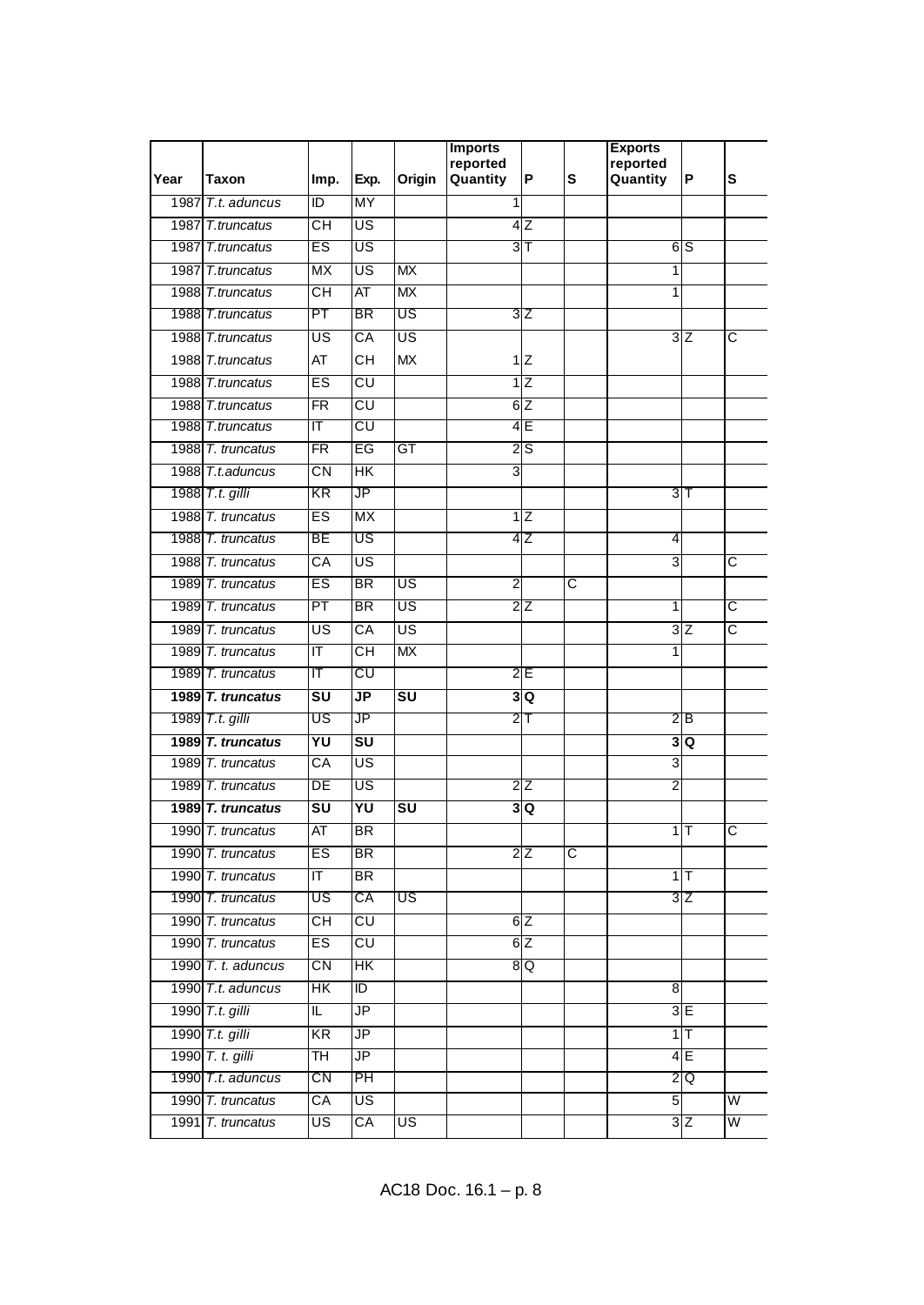|      |                      |                         |                                   |                               | <b>Imports</b>       |                            |                         | <b>Exports</b>          |                 |                         |
|------|----------------------|-------------------------|-----------------------------------|-------------------------------|----------------------|----------------------------|-------------------------|-------------------------|-----------------|-------------------------|
| Year | Taxon                | Imp.                    | Exp.                              | Origin                        | reported<br>Quantity | P                          | S                       | reported<br>Quantity    | P               | S                       |
| 1991 | T. truncatus         | DE                      | CН                                | CU                            |                      | 2Z                         |                         | 2                       |                 | W                       |
|      | 1991 T. truncatus    | CН                      | CU                                |                               |                      | $2\overline{Q}$            | W                       |                         |                 |                         |
|      | 1991 T. truncatus    | ТC                      | GB                                | TW                            |                      |                            |                         | 1                       |                 | W                       |
| 1991 | T. truncatus         | ТC                      | $\overline{GB}$                   | US                            |                      |                            |                         | 1                       | S               | O                       |
|      | 1991 T. truncatus    | ТC                      | <b>GB</b>                         | US                            |                      |                            |                         | 1                       |                 | $\overline{\mathsf{W}}$ |
|      | 1991 T.t. aduncus    | PH                      | ID                                |                               |                      | 2Q                         |                         |                         | 2 Q             |                         |
|      | 1991 T.t. aduncus    | ТH                      | $\overline{D}$                    |                               |                      |                            |                         | 6                       |                 |                         |
|      | 1991 $T.$ truncatus  | SU                      | IL                                | SU                            |                      | 4S                         |                         |                         |                 |                         |
|      | 1991 T.t. gilli      | <b>KP</b>               | JP                                |                               |                      |                            |                         |                         | 1               |                         |
|      | 1991 T.t. aduncus    | <b>MY</b>               | $\overline{PH}$                   | ID                            |                      |                            |                         |                         | 2Q              |                         |
|      | 1991 T. truncatus    | VN                      | SU                                |                               |                      |                            |                         |                         | 3Z              |                         |
|      | 1991 $T.$ truncatus  | YU                      | $\overline{\mathsf{s}\mathsf{u}}$ |                               |                      |                            |                         |                         | 8S              |                         |
|      | 1991 T. truncatus    | $\overline{\text{CA}}$  | US                                |                               |                      |                            |                         | 6                       |                 | $\overline{\mathsf{W}}$ |
|      | 1992 T. truncatus    | US                      | СA                                | US                            |                      |                            |                         | 3                       | Z               | U                       |
|      | 1992 T.t. aduncus    | $\overline{PH}$         | $\overline{\text{CN}}$            | Г                             |                      |                            |                         |                         | 2 Q             | $\overline{\mathsf{W}}$ |
|      | 1992 $T.t.$ aduncus  | CΝ                      | HК                                | ID                            |                      | 4 Q                        | W                       |                         |                 |                         |
|      | 1992 T.t. aduncus    | $\overline{\text{CN}}$  | $\overline{\mathsf{HK}}$          | XX                            |                      | $\overline{2Q}$            | Ū                       |                         |                 |                         |
|      | 1992 T. truncatus    | <b>UA</b>               | HU                                | <b>UA</b>                     |                      |                            |                         | 3                       |                 | w                       |
|      | 1992 T.t. aduncus    | PH                      | ID                                |                               |                      | 2Q                         |                         |                         |                 |                         |
|      | 1992 T. truncatus    | $\overline{\text{CL}}$  | $\overline{MX}$                   |                               |                      |                            |                         |                         | 2 Q             |                         |
|      | 1992 T. truncatus    | <b>AR</b>               | <b>RU</b>                         |                               |                      |                            |                         |                         | 7s              |                         |
|      | 1992 T. truncatus    | CL                      | RU                                |                               |                      |                            |                         |                         | 3S              |                         |
|      | 1992 T. truncatus    | $\overline{\text{CA}}$  | US                                |                               |                      | $2\overline{Z}$            | $\overline{\mathsf{W}}$ | $\overline{3}$          |                 | $\overline{\mathsf{W}}$ |
|      | 1992 T. truncatus    | СA                      | US                                |                               |                      | 1Z                         | C                       | 3                       |                 | Ū                       |
|      | 1993 T. truncatus    | CO                      | $\overline{\mathsf{AR}}$          |                               |                      | $\overline{1}\overline{S}$ | $\overline{\mathsf{W}}$ |                         |                 |                         |
|      | 1993 T. truncatus    | TN                      | <b>BG</b>                         | $\overline{\text{c}\text{u}}$ |                      | 3Q                         | $\overline{\text{c}}$   |                         | 3Q              | C                       |
|      | 1993 T. truncatus    | US                      | СA                                | US                            |                      |                            |                         |                         | $3$ T           | C                       |
|      | 1993 T. truncatus    | $\overline{\mathsf{T}}$ | CН                                | $\overline{\text{c}\text{u}}$ |                      |                            |                         | $\overline{2}$          |                 | $\overline{\mathsf{W}}$ |
|      | 1993 T. truncatus    | ES                      | CU                                |                               |                      | 4E                         | W                       |                         |                 |                         |
|      | 1993 T. truncatus    | <b>SE</b>               | GB                                | US                            |                      | $3\overline{Z}$            | W                       |                         | $3\overline{B}$ | W                       |
|      | 1993 T. truncatus    | $\overline{\text{CN}}$  | ID                                |                               |                      |                            |                         | $\overline{\mathbf{c}}$ |                 |                         |
|      | 1993 $T. t.$ aduncus | CN                      | Đ                                 |                               |                      | 2Q                         | W                       | 4                       |                 |                         |
|      | 1993 T. t. aduncus   | PH                      | ID                                |                               |                      | 2Q                         |                         | $\overline{c}$          |                 |                         |
|      | 1993 $T. t.$ aduncus | <b>TH</b>               | ID                                |                               |                      |                            |                         | 10                      |                 |                         |
|      | 1993 T. t. aduncus   | Đ                       | PH                                |                               |                      |                            |                         |                         | 2 Q             |                         |
|      | 1993 T. truncatus    | BЕ                      | <b>RU</b>                         |                               |                      |                            |                         |                         | $1$ T           |                         |
|      | 1993 T. truncatus    | $\overline{c}$          | <b>RU</b>                         |                               |                      |                            |                         |                         | $1$ T           |                         |
|      | 1993 T. truncatus    | IL.                     | RU                                |                               |                      |                            |                         |                         | 3S              |                         |
|      | 1993 T. truncatus    | <b>LT</b>               | RU                                |                               |                      |                            |                         |                         | 5Q              |                         |
|      | 1993 T.truncatus     | СA                      | US                                |                               |                      |                            |                         | 3                       |                 | U                       |
|      | 1993 T. truncatus    | СA                      | US                                |                               |                      |                            |                         | $\overline{2}$          |                 | $\overline{\mathsf{W}}$ |
|      | 1993 T. truncatus    | СA                      | US                                |                               |                      |                            |                         | 1                       |                 | $\overline{C}$          |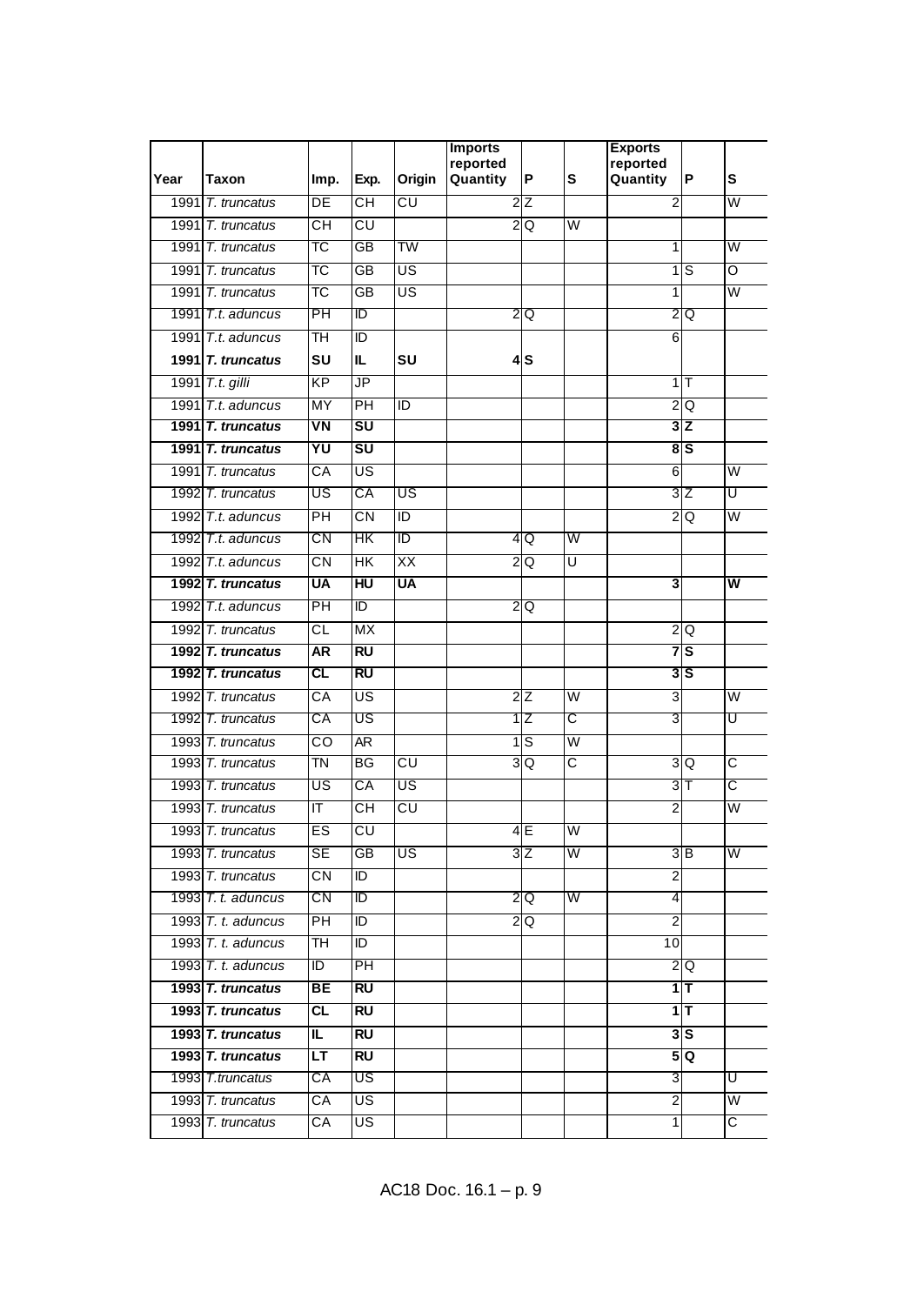|      |                         |                                   |                                   |                               | <b>Imports</b><br>reported |                 |                         | <b>Exports</b><br>reported |                        |                         |
|------|-------------------------|-----------------------------------|-----------------------------------|-------------------------------|----------------------------|-----------------|-------------------------|----------------------------|------------------------|-------------------------|
| Year | Taxon                   | Imp.                              | Exp.                              | Origin                        | Quantity                   | P               | S                       | Quantity                   | P                      | S                       |
|      | 1994 T. truncatus       | $\overline{\text{co}}$            | ĀR                                |                               | 1                          | Q               | W                       | 1                          | ΙZ                     | W                       |
|      | 1994 T. truncatus       | МX                                | CL                                | МX                            |                            | 2Q              | W                       |                            |                        |                         |
|      | 1994 T. truncatus       | CO                                | CU                                |                               |                            | 3 Q             | W                       |                            |                        |                         |
|      | 1994 T. truncatus       | MX                                | CU                                |                               |                            | 8Z              | $\overline{\mathsf{w}}$ |                            |                        |                         |
|      | 1994 T. truncatus       | <b>SE</b>                         | DE                                | US                            |                            | $2\overline{z}$ | $\overline{\mathsf{W}}$ |                            | 2Z                     |                         |
|      | 1994 T. t. aduncus      | CΝ                                | ID                                |                               |                            | 12 Z            | W                       | 12                         |                        |                         |
|      | 1994 T. t. aduncus      | $\overline{\text{CN}}$            | ID                                |                               |                            | 2Q              | $\overline{\mathsf{W}}$ | 8                          |                        |                         |
|      | 1994 T. truncatus       | PН                                | ID                                |                               |                            | 2Q              | O                       |                            |                        |                         |
|      | 1994 T. truncatus       | $\overline{\text{CN}}$            | $\overline{\mathsf{JP}}$          | $\overline{\text{CN}}$        |                            |                 |                         |                            | 2Z                     | $\overline{\mathsf{W}}$ |
|      | 1994 T. truncatus       | PE                                | MX                                |                               |                            |                 |                         |                            | 2Q                     | $\overline{\mathsf{W}}$ |
|      | 1994 T. truncatus       | ΙD                                | PH                                |                               |                            |                 |                         |                            | 2 Q                    | С                       |
|      | 1994 T. truncatus       | $\overline{\mathsf{C}\mathsf{Y}}$ | $\overline{RU}$                   |                               |                            | 4 E             | $\overline{\mathsf{w}}$ |                            | 4E                     | $\overline{\mathsf{w}}$ |
|      | 1994 T. truncatus       | $\overline{HN}$                   | US                                |                               |                            |                 |                         | $12$ T                     |                        | $\overline{\mathtt{U}}$ |
|      | 1995 T. truncatus       | <b>GR</b>                         | BG                                |                               |                            |                 |                         |                            | 6 Q                    | $\overline{\mathsf{c}}$ |
|      | 1995 T. truncatus       | $\overline{\text{CL}}$            | $\overline{BO}$                   | <b>MX</b>                     |                            |                 |                         | $\overline{2}$             | Q                      | $\overline{\mathsf{W}}$ |
|      | 1995 T. truncatus       | СL                                | CU                                |                               |                            |                 |                         |                            | $2\overline{Z}$        | W                       |
|      | 1995 T. truncatus       | ES                                | CU                                |                               |                            | 6S              | $\overline{\mathsf{W}}$ |                            | 6E                     | $\overline{\mathsf{W}}$ |
|      | 1995 T. truncatus       | <b>MX</b>                         | $\overline{\text{c}\text{u}}$     |                               |                            | 7Q              | W                       |                            | 3 <sub>T</sub>         | $\overline{\mathsf{W}}$ |
|      | 1995 $T_t$ , t. aduncus | CN                                | ID                                |                               |                            | 8 Z             | C                       | 7                          |                        | W                       |
|      | 1995 $T. t.$ aduncus    | $\overline{PH}$                   | $\overline{D}$                    |                               |                            |                 |                         | $\overline{2}$             | Q                      | $\overline{\mathsf{W}}$ |
|      | 1995 T. truncatus       | $\overline{\text{CN}}$            | $\overline{\mathsf{J}\mathsf{P}}$ |                               |                            |                 |                         |                            | $2\overline{Z}$        | $\overline{\mathsf{W}}$ |
|      | 1995 T. truncatus       | CR                                | МX                                |                               |                            |                 |                         |                            | 4 Q                    | W                       |
|      | 1995 T. truncatus       | CL                                | PE                                | <b>MX</b>                     |                            |                 |                         | $\overline{2}$             | Q                      | $\overline{\mathsf{W}}$ |
|      | 1995 T. truncatus       | <b>UA</b>                         | <b>RU</b>                         |                               |                            |                 |                         | 4                          | lQ                     | W                       |
|      | 1995 T. truncatus       | PT                                | US                                |                               |                            | 4Z              | W                       | 8                          |                        | $\overline{\mathsf{W}}$ |
|      | 1996 T. truncatus       | VE                                | AN                                | $\overline{\text{c}\text{u}}$ |                            | 3Q              | $\overline{\mathsf{W}}$ |                            |                        |                         |
|      | 1996 T. truncatus       | PA                                | $_{\rm CO}$                       | AR                            |                            |                 |                         |                            | 1Q                     |                         |
|      | 1996 T. truncatus       | $\overline{PA}$                   | CO                                | $\overline{\text{c}\text{u}}$ |                            |                 |                         | 1                          | Q                      |                         |
|      | 1996 T. truncatus       | ΝI                                | <b>CR</b>                         | <b>AR</b>                     |                            |                 |                         | $\overline{1}$             |                        | W                       |
|      | 1996 T. truncatus       | $\overline{\text{NI}}$            | СR                                | CU                            |                            |                 |                         | $\mathbf{1}$               |                        | W                       |
|      | 1996 T. truncatus       | $\overline{\mathsf{sv}}$          | CR                                | MX                            |                            |                 |                         |                            | $2$ T                  | $\overline{\mathsf{W}}$ |
|      | 1996 T. truncatus       | AR                                | CU                                |                               |                            |                 |                         |                            | $3$ T                  | W                       |
|      | 1996 T. truncatus       | DO                                | $\overline{\text{c} \text{u}}$    |                               |                            | 4E              |                         |                            | $4$ T                  | W                       |
|      | 1996 T. truncatus       | <b>MX</b>                         | $\overline{\text{c} \text{u}}$    |                               |                            | 4Q              | $\overline{\mathsf{W}}$ |                            | $4$ T                  | $\overline{\mathsf{W}}$ |
|      | 1996 T. truncatus       | CR                                | ES                                | CU                            |                            |                 |                         |                            | 4 S                    | W                       |
|      | 1996 T. truncatus       | $\overline{c}$                    | GT                                | МX                            |                            |                 |                         |                            | $\frac{2}{\mathsf{Q}}$ | $\overline{\mathsf{W}}$ |
|      | 1996 $T. t.$ aduncus    | СN                                | HK                                |                               |                            | 4Q              | C                       |                            |                        |                         |
|      | 1996 T. truncatus       | DO                                | $\overline{HN}$                   |                               |                            | 2E              |                         |                            |                        |                         |
|      | 1996 T. truncatus       | US                                | HN                                | XX                            |                            |                 |                         |                            | $2$ T                  | W                       |
|      | 1996 T. t. aduncus      | CN                                | $\overline{D}$                    |                               |                            | 8 Z             | C                       |                            |                        |                         |
|      | 1996 T. truncatus       | MY                                | ID                                |                               |                            | $2\overline{Q}$ | $\overline{\text{c}}$   |                            |                        |                         |
|      | 1996 T. truncatus       | CL                                | MX                                |                               |                            |                 |                         |                            | 4Q                     | W                       |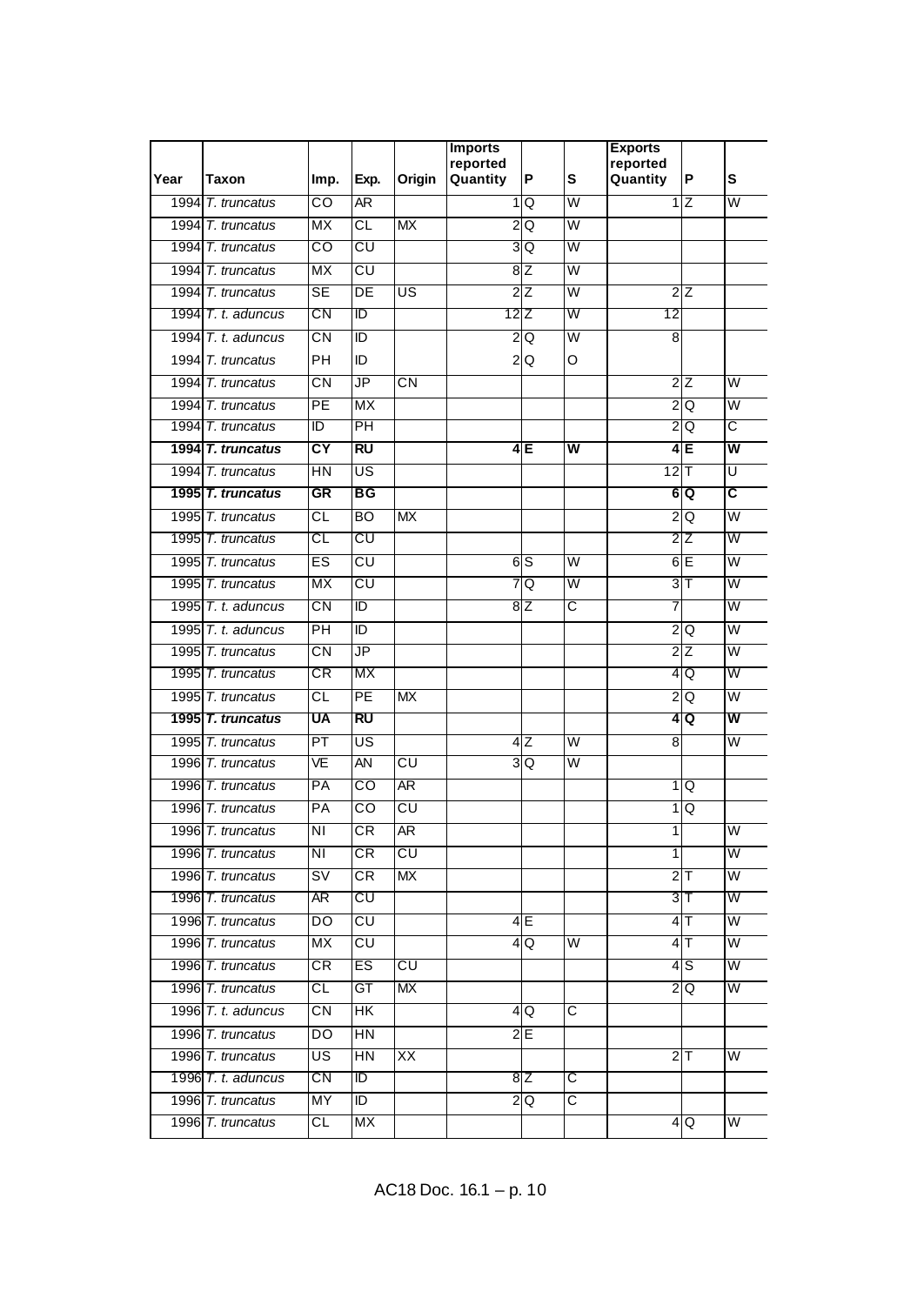| Year | Taxon                   | Imp.                     | Exp.                                | Origin          | <b>Imports</b><br>reported<br>Quantity | P              | S                       | <b>Exports</b><br>reported<br>Quantity | P              | S                       |
|------|-------------------------|--------------------------|-------------------------------------|-----------------|----------------------------------------|----------------|-------------------------|----------------------------------------|----------------|-------------------------|
|      | 1996 T. truncatus       | PN                       | <b>MX</b>                           |                 |                                        |                |                         |                                        | $2\textsf{IQ}$ | $\overline{\mathsf{W}}$ |
|      | 1996 T. t. aduncus      | ΤD                       | <b>MY</b>                           |                 |                                        | 1Q             | C                       |                                        |                |                         |
|      | 1996 T. truncatus       | S٧                       | ΝI                                  |                 |                                        |                |                         |                                        | 2Q             | W                       |
|      | 1996 T. truncatus       | $\overline{\textsf{CR}}$ | PA                                  | AR <sup>1</sup> |                                        | 1              | W                       |                                        |                |                         |
|      | 1996 T. truncatus       | $\overline{\textsf{CR}}$ | PA                                  | CU              | 1                                      |                | $\overline{\mathsf{W}}$ |                                        |                |                         |
|      | 1996 T. truncatus       | GT                       | SV                                  |                 |                                        |                |                         |                                        | 2 Q            | W                       |
|      | 1996 T. truncatus       | $\overline{MX}$          | $\overline{\mathsf{sv}}$            | <b>MX</b>       | $\overline{c}$                         | Q              | $\overline{\mathsf{W}}$ |                                        | 2Q             | $\overline{W}$          |
|      | 1996 T. truncatus       | <b>BM</b>                | US                                  |                 |                                        |                |                         |                                        | 6T             | W                       |
|      | 1996 T. truncatus       | <b>BM</b>                | $\overline{\mathsf{US}}$            |                 |                                        |                |                         | $\overline{1}$                         |                | $\overline{\mathsf{W}}$ |
|      | 1996 T. truncatus       | PF                       | US                                  |                 |                                        |                |                         | $\overline{4}$                         |                | $\overline{\mathsf{W}}$ |
|      | 1996 T. truncatus       | PT                       | US                                  |                 |                                        | 1IE            | F                       |                                        |                |                         |
|      | 1996 T. truncatus       | PT                       | US                                  |                 |                                        | 1E             | $\overline{\mathsf{W}}$ | $\overline{2}$                         |                | $\overline{\mathsf{W}}$ |
|      | 1996 T. truncatus       | <b>AW</b>                | VE                                  |                 |                                        |                |                         |                                        | 3Q             | $\overline{\mathsf{W}}$ |
|      | 1997 T. truncatus       | ES                       | CU                                  |                 |                                        | 2E             | W                       |                                        | $2$ T          | W                       |
|      | 1997 T. truncatus       | <b>MX</b>                | CU                                  |                 | 13Z                                    |                | $\overline{\mathsf{W}}$ | 13                                     |                | $\overline{W}$          |
|      | 1997 T. truncatus       | PR                       | DO                                  | AR              |                                        |                |                         | $\overline{2}$                         | Q              | W                       |
|      | 1997 T. truncatus       | $\overline{\text{CR}}$   | ES                                  | CU              |                                        |                |                         |                                        | 3E             | $\overline{\mathsf{W}}$ |
|      | 1997 $T. t.$ aduncus    | $\overline{\mathsf{HK}}$ | $\overline{D}$                      |                 |                                        | 6T             | $\overline{\mathsf{W}}$ |                                        | 6S             | $\overline{\text{c}}$   |
|      | 1997 $T. t.$ aduncus    | MY                       | ΙD                                  |                 |                                        | 2Q             | C                       | 2                                      | Q              | C                       |
|      | 1997 $T_t$ , t. aduncus | <b>MY</b>                | ID                                  |                 |                                        | $2\mathsf{T}$  | $\overline{\mathsf{W}}$ |                                        |                |                         |
|      | 1997 T. truncatus       | $\overline{P}$           | $\overline{D}$                      |                 |                                        |                |                         |                                        | 2Q             | $\overline{\text{c}}$   |
|      | 1997 T. truncatus       | VN                       | ΤD                                  |                 |                                        |                |                         |                                        | 2Q             | C                       |
|      | 1997 T. truncatus       | CN                       | $\overline{\mathsf{J}\mathsf{P}}$   |                 |                                        | 8Z             | W                       |                                        | 2Z             | $\overline{\mathsf{W}}$ |
|      | 1997 T. t. gilli        | KR                       | JP                                  |                 |                                        | 1 T            | W                       |                                        | 1Z             | W                       |
|      | 1997 T. truncatus       | $\overline{PE}$          | MX                                  | CU              |                                        |                |                         |                                        | 6Z             | $\overline{\mathsf{W}}$ |
|      | 1997 T. truncatus       | GB                       | <b>MY</b>                           | ID              |                                        |                |                         | $\overline{2}$                         | Q              | O                       |
|      | 1997 $T. t.$ aduncus    | ΙD                       | ΜY                                  | ΙD              |                                        | 4Q             | C                       |                                        | 4 Q            | ਟ                       |
|      | 1997 T. t. aduncus      | ID                       | $\overline{P}$                      |                 | $\mathbf{2}$                           | Q              | $\overline{\mathsf{W}}$ |                                        |                |                         |
|      | 1997 T. truncatus       | UY                       | PY                                  | UY              |                                        |                |                         |                                        | 2Q             | W                       |
|      | 1997 T. truncatus       | AR                       | <b>RU</b>                           |                 |                                        |                |                         |                                        | $2$ T          | W                       |
|      | 1997 T. truncatus       | KW                       | <b>RU</b>                           |                 |                                        |                |                         |                                        | 3Q             | $\overline{\mathsf{w}}$ |
|      | 1997 T. truncatus       | LT                       | <b>RU</b>                           |                 |                                        |                |                         |                                        | $3$ T          | W                       |
|      | 1997 T. truncatus       | <b>UA</b>                | RU                                  |                 |                                        |                |                         |                                        | $6$ T          | W                       |
|      | 1997 T. truncatus       | СN                       | US                                  |                 |                                        | 2Z             | W                       |                                        | $2$ T          | $\overline{\mathsf{W}}$ |
|      | 1997 T. truncatus       | PF                       | US                                  |                 |                                        |                |                         |                                        | 2T             | Ō                       |
|      | 1997 T. truncatus       | $\overline{PY}$          | UY                                  |                 |                                        |                |                         | $\overline{a}$                         |                |                         |
|      | 1997 T. truncatus       | BR.                      | VE                                  |                 |                                        |                |                         |                                        | 3Q             | W                       |
|      | 1998 T. truncatus       | IN                       | BG                                  |                 |                                        | 3 Q            | W                       |                                        | 3Q             | F                       |
|      | 1998 T. truncatus       | ES                       | $\overline{\overline{\mathsf{CH}}}$ | CU              |                                        | 1E             | $\overline{\mathsf{W}}$ | 1                                      |                | $\overline{\mathsf{W}}$ |
|      | 1998 T. truncatus       | ES                       | СH                                  | US              |                                        | 1 E            | W                       | 1                                      |                | W                       |
|      | 1998 T. truncatus       | MX                       | CL                                  | <b>MX</b>       |                                        | 1 <sub>Q</sub> | $\overline{\mathsf{w}}$ |                                        |                |                         |
|      | 1998 T. truncatus       | ID                       | $\overline{\text{CN}}$              | ID              |                                        |                |                         |                                        | $\frac{2}{2}$  | W                       |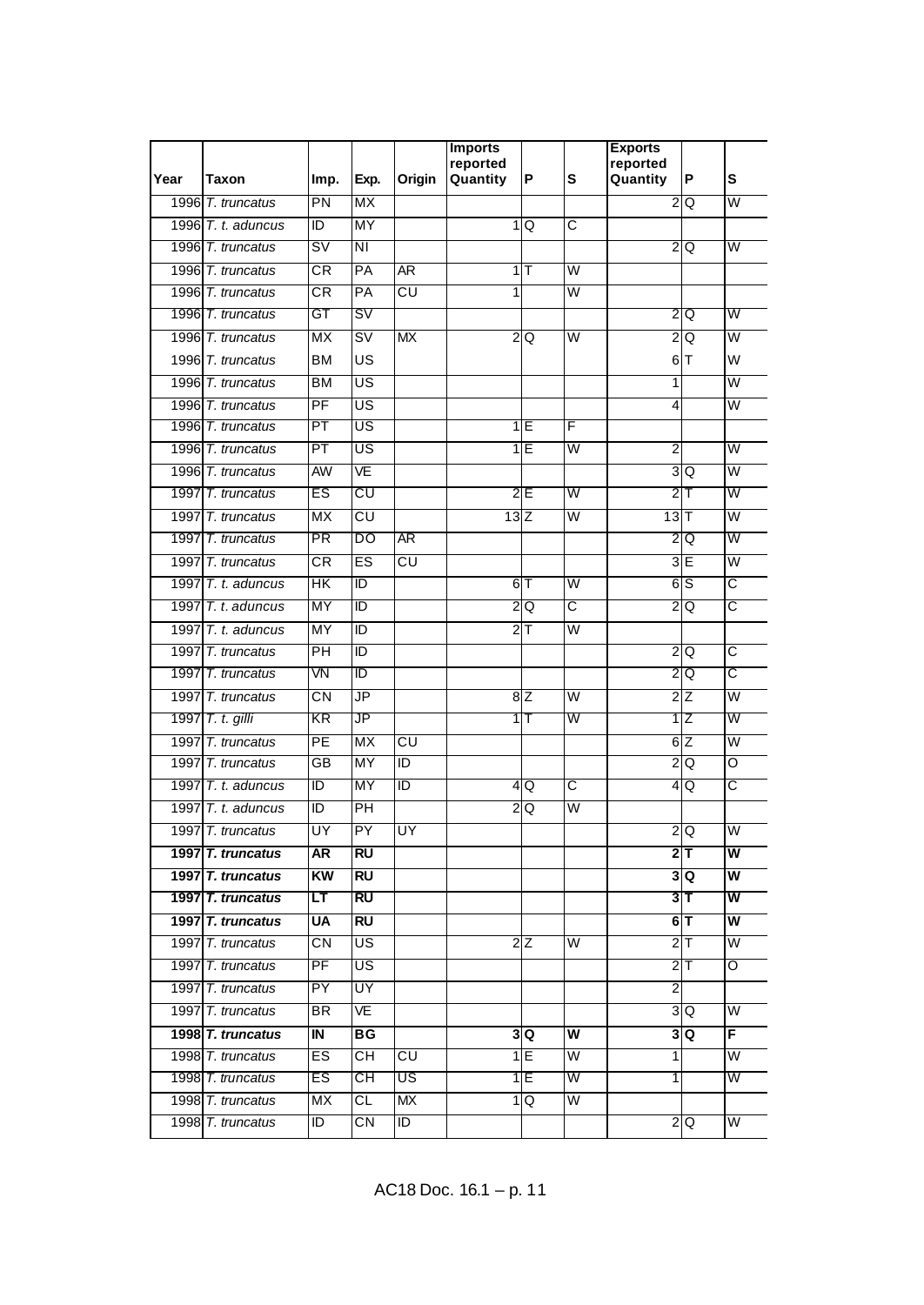|      |                      |                          |                                   |           | <b>Imports</b><br>reported |                 |                         | <b>Exports</b><br>reported |                        |                         |
|------|----------------------|--------------------------|-----------------------------------|-----------|----------------------------|-----------------|-------------------------|----------------------------|------------------------|-------------------------|
| Year | Taxon                | Imp.                     | Exp.                              | Origin    | Quantity                   | P               | S                       | Quantity                   | P                      | S                       |
|      | 1998 T. truncatus    | MX                       | $\overline{\textsf{CR}}$          | CU        | 1                          | Q               | W                       |                            | 1E                     | $\overline{\mathsf{W}}$ |
|      | 1998 T. truncatus    | AR <sup>.</sup>          | CU                                |           |                            |                 |                         |                            | 2Z                     | W                       |
|      | 1998 T. truncatus    | МX                       | CU                                |           |                            | 10 Q            | W                       | $10$  T                    |                        | W                       |
|      | 1998 T. truncatus    | VE                       | CU                                |           |                            | 2P              | W                       |                            | 2Z                     | W                       |
|      | 1998 T. truncatus    | $\overline{\textsf{CR}}$ | ES                                | CU        |                            | 5E              | $\overline{\mathsf{W}}$ |                            | 1Ē                     | $\overline{\mathsf{W}}$ |
|      | 1998 T. t. aduncus   | CΝ                       | ID                                |           |                            | 4Q              | W                       |                            | 6 Q                    | W                       |
|      | 1998 T. t. aduncus   | $\overline{P}$           | ID                                |           |                            |                 |                         |                            | 4Q                     | $\overline{\mathsf{W}}$ |
|      | 1998 $T. t.$ aduncus | <b>SA</b>                | ID                                |           |                            |                 |                         |                            | $2\overline{Q}$        | W                       |
|      | 1998 T. truncatus    | $\overline{\text{CN}}$   | $\overline{\mathsf{JP}}$          |           |                            | 7 Z             | $\overline{\mathsf{W}}$ |                            |                        |                         |
|      | 1998 T. truncatus    | $\overline{KR}$          | $\overline{\mathsf{J}\mathsf{P}}$ |           |                            | $1\overline{Z}$ | $\overline{\mathsf{W}}$ |                            |                        |                         |
|      | 1998 T. t. aduncus   | ΙD                       | PH                                |           |                            | 2Q              | W                       | 2                          |                        |                         |
|      | 1998 T. truncatus    | UY                       | $\overline{PY}$                   | UY        |                            |                 |                         |                            | $2\overline{Q}$        | $\overline{\mathsf{W}}$ |
|      | 1998 T. truncatus    | AЕ                       | $\overline{RU}$                   |           |                            |                 |                         |                            | $3\overline{Q}$        | $\overline{\mathsf{w}}$ |
|      | 1998 T. truncatus    | <b>AR</b>                | <b>RU</b>                         |           |                            |                 |                         |                            | $2 \mathsf{T}$         | $\overline{\mathsf{w}}$ |
|      | 1998 T. truncatus    | $\overline{B}$           | $\overline{RU}$                   |           |                            |                 |                         |                            | 3Q                     | $\overline{\mathsf{w}}$ |
|      | 1998 T. truncatus    | EG                       | RU                                |           |                            |                 |                         | 4                          | Q                      | W                       |
|      | 1998 T. truncatus    | KW                       | $\overline{RU}$                   | UA        |                            |                 |                         |                            | $2\overline{Q}$        | $\overline{\mathsf{W}}$ |
|      | 1998 T. truncatus    | $\overline{KW}$          | $\overline{RU}$                   | UA        |                            |                 |                         |                            | 1 <sub>Q</sub>         | F                       |
|      | 1998 T. truncatus    | <b>RO</b>                | RU                                |           |                            |                 |                         |                            | 3 T                    | W                       |
|      | 1998 T. truncatus    | $\overline{\mathsf{SY}}$ | $\overline{RU}$                   |           |                            |                 |                         |                            | 4 Q                    | $\overline{\mathsf{w}}$ |
|      | 1998 T. truncatus    | <b>UA</b>                | $\overline{RU}$                   |           |                            |                 |                         |                            | $5\overline{1}$        | w                       |
|      | 1999 T. truncatus    | ΙD                       | CΝ                                |           |                            | 2IQ             | C                       |                            |                        |                         |
|      | 1999 T. truncatus    | PA                       | <b>CR</b>                         | <b>MX</b> |                            | $2$ T           |                         |                            | $2\overline{Z}$        | $\overline{\mathsf{W}}$ |
|      | 1999 T. truncatus    | DO                       | CU                                |           |                            | 2T              | W                       |                            | $2$ T                  | W                       |
|      | 1999 T. truncatus    | ES                       | $\overline{\mathsf{c}\mathsf{u}}$ |           |                            | 2E              | $\overline{\mathsf{W}}$ |                            | $2$ T                  | $\overline{\mathsf{W}}$ |
|      | 1999 T. truncatus    | IL                       | $\overline{\mathsf{c}\mathsf{u}}$ |           |                            |                 |                         |                            | 6 T                    | W                       |
|      | 1999 T. truncatus    | МX                       | CU                                |           |                            | 8 Q             | W                       |                            | $8$ T                  | W                       |
|      | 1999 T. truncatus    | PT                       | $\overline{\text{c}\text{u}}$     |           |                            | 6Z              | $\overline{\mathsf{W}}$ | $\overline{\mathbf{4}}$    | IТ                     | $\overline{\mathsf{W}}$ |
|      | 1999 T. truncatus    | US                       | <b>GT</b>                         | XX        |                            |                 |                         |                            | 2Q                     | W                       |
|      | 1999 T. truncatus    | МX                       | HN                                | МX        |                            | $2$ T           | W                       |                            |                        |                         |
|      | 1999 T. truncatus    | US                       | HN                                |           |                            |                 |                         |                            | $2$ T                  | $\overline{\mathsf{W}}$ |
|      | 1999 $T. t.$ aduncus | CN                       | ID                                |           |                            |                 |                         |                            | 4 Q                    | W                       |
|      | 1999 T. t. aduncus   | TH                       | ID                                |           |                            |                 |                         |                            | 8Z                     | C                       |
|      | 1999 T. truncatus    | $\overline{\text{CN}}$   | JP                                |           |                            | 4Z              | W                       |                            |                        |                         |
|      | 1999 T. truncatus    | CR                       | <b>MX</b>                         |           |                            | 2 Q             | W                       |                            |                        |                         |
|      | 1999 T. truncatus    | GT                       | МX                                |           |                            | $2\overline{Q}$ | W                       |                            | 2Z                     | $\overline{\mathsf{W}}$ |
|      | 1999 T. truncatus    | <b>PA</b>                | МX                                |           |                            |                 |                         |                            | 2Z                     | W                       |
|      | 1999 T. truncatus    | HN                       | PA                                | МX        |                            |                 |                         |                            | $2$ T                  |                         |
|      | 1999 T. truncatus    | AR                       | <b>RU</b>                         |           |                            |                 |                         |                            | $4$ T                  | W                       |
|      | 1999 T. truncatus    | BH                       | RU                                |           |                            |                 |                         |                            | 2 Q                    | W                       |
|      | 1999 T. truncatus    | EG                       | <b>RU</b>                         |           |                            |                 |                         |                            | 7 Q                    | $\overline{\mathsf{w}}$ |
|      | 1999 T. truncatus    | KW                       | RU                                | UA        |                            |                 |                         |                            | $\frac{2}{\mathsf{Q}}$ | W                       |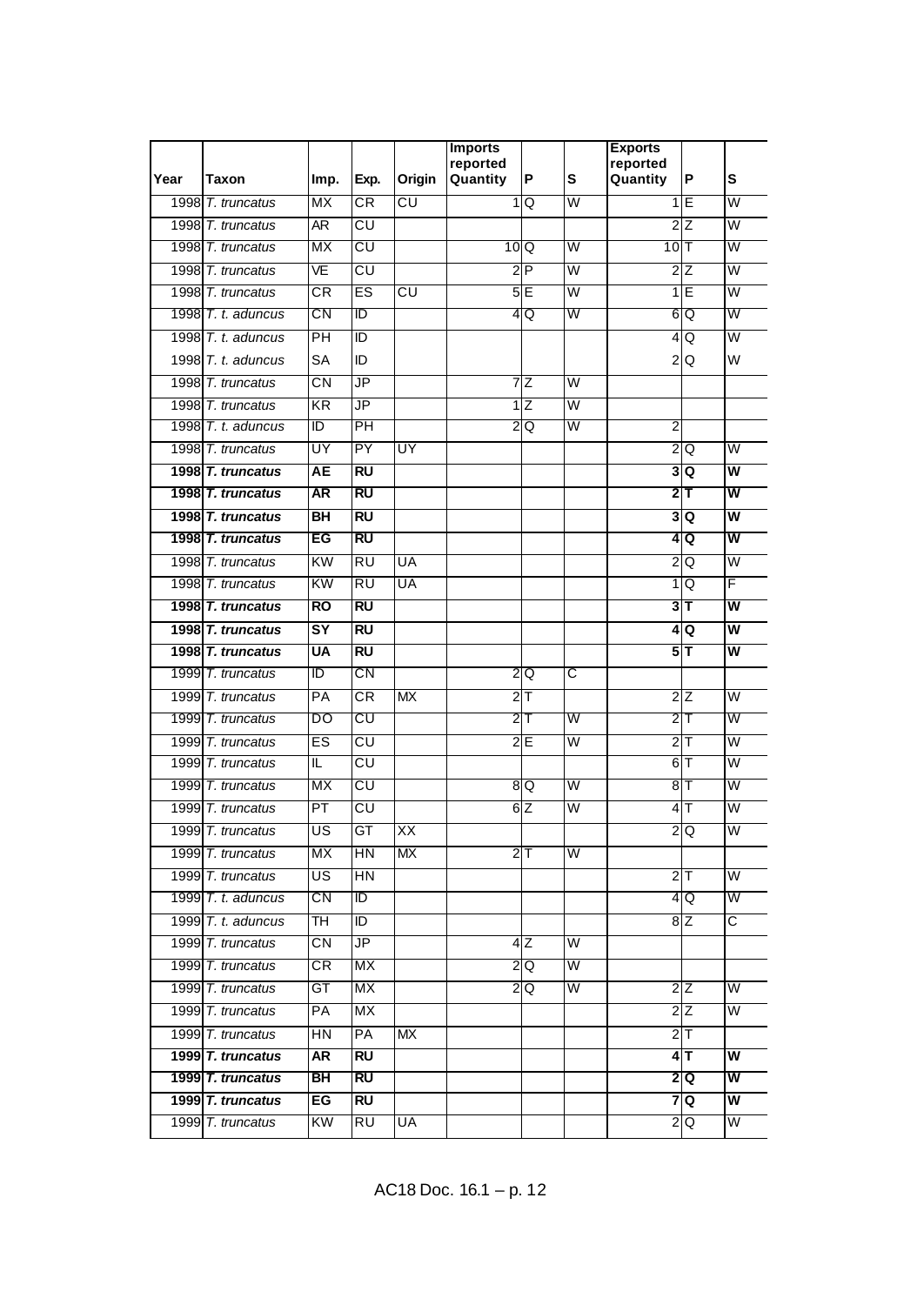| Year | Taxon             | Imp.       | Exp.       | Origin | <b>Imports</b><br>reported<br>Quantity | P | lS | <b>Exports</b><br>reported<br><b>Quantity</b> | Р               | S |
|------|-------------------|------------|------------|--------|----------------------------------------|---|----|-----------------------------------------------|-----------------|---|
|      | 1999 T. truncatus | <b>ISA</b> | IRU        | UA     |                                        |   |    |                                               | 3 <sub>Q</sub>  | W |
|      | 1999 T. truncatus | <b>UA</b>  | <b>IRU</b> |        |                                        |   |    |                                               | 3 Q             | W |
|      | 1999 T. truncatus | <b>VN</b>  | IRU        |        |                                        |   |    |                                               | 3 Q             | W |
|      | 1999 T. truncatus | <b>CR</b>  | lsv        | XX     |                                        |   |    |                                               | $2\overline{0}$ | W |
|      | 2000 T. truncatus | GT         | IHN        |        |                                        |   |    | 2 <sub>1</sub>                                |                 | W |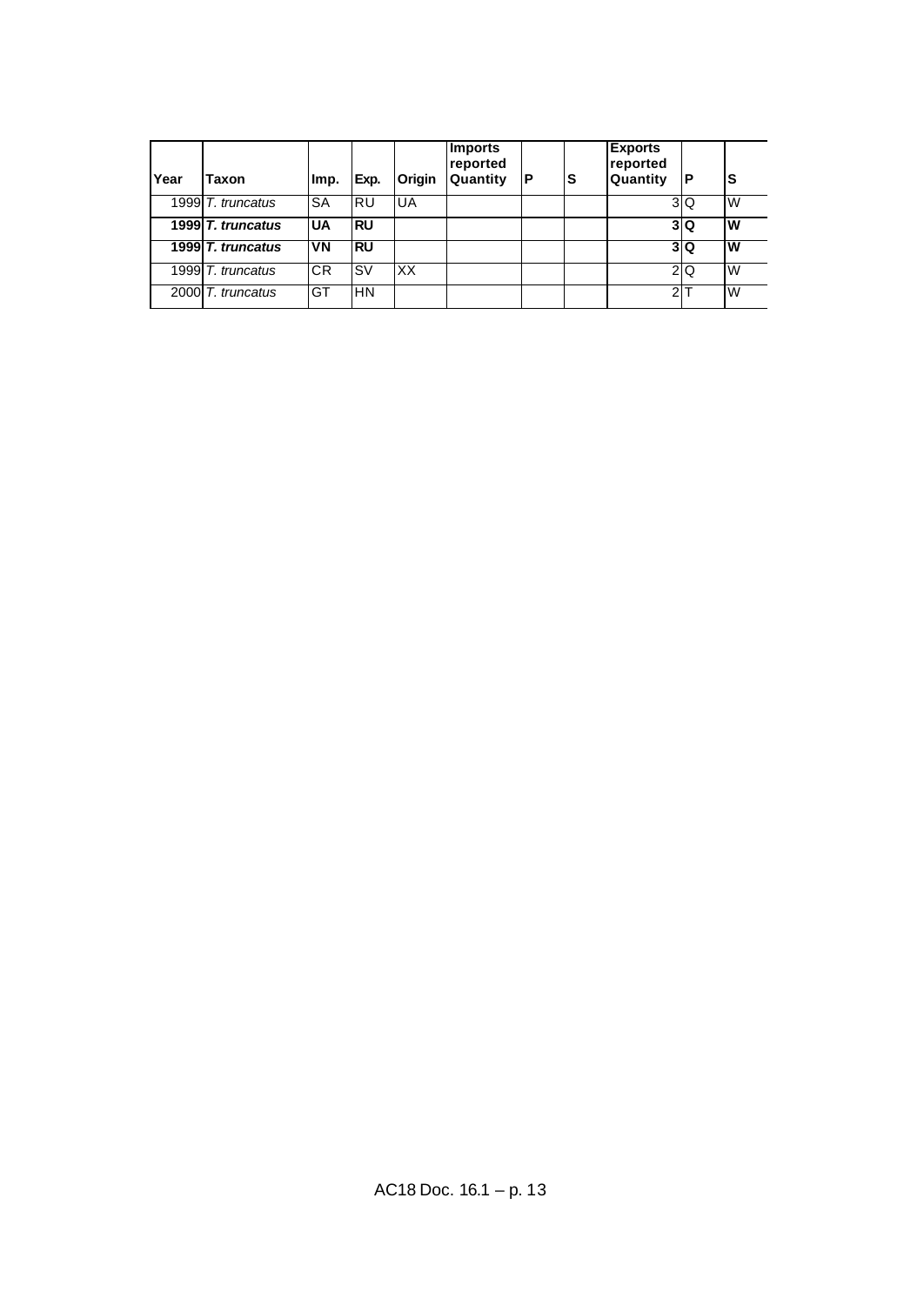## Information on the state of the Black Sea bottlenose dolphin in Ukraine<sup>1</sup>

## Current state

Bottlenose dolphin is a single representative of the genera *Tursiops* and one of two representatives of family Delphinidae in the fauna of the Black Sea. In Ukraine and other states of the former USSR the synonym *Tursiops truncatus ponticus* Barabash-Nikiforov is used, although there are no certain evidences to classify the species as the Black Sea subspecies and to refer it as endemic (Geptner et al., 1976; Tomilin, 1957, Klinowska, 1991). At the same time, there are no direct evidences on interpopulation relations between the Black Sea dolphins and those in the Mediterranean, although the individuals of the species have being recorded in adjacent waters, i. e. Bosporus, Dardanelles, Sea of Marmara and Aegean Sea, for a long time (Kleinenberg, 1956; Androukaki, Tounta, 1994; Ozturk B., Ozturk A.A., 1997).

## **Distribution**

Bottlenose dolphins occur mainly in the Black Sea coastal area, they are common in Kerch Strait and adjacent areas (Arsenyev, 1980; Geptner et al., 1976; Kleinberg, 1956) and were occasionally recorded in the Sea of Azov (Tsalkin, 1940; Birkun et al., 1997). According to the census data of 1985–1987, the majority of individuals of this species are concentrated in the shelf zone of the Black Sea (Yaskin, Yukhv, 1997).

In June 1995, four almost isolated shoals of dolphins were observed near Crimea coastline: northernwestern – near Tarkhankut peninsula, western – between Lukull and Khersones capes, southern – between Sarych and Ayudag capes, and southern-eastern – between Megan and Illi bays (Birkun, Krivokhizhin, 2000). In June – September 1997–1998 these dolphins mainly occurred in water areas of the Southern and Southern-Eastern Crimea, their presence declined towards the western-northernwestern direction from Aya Cape to Tarkhankut Cape as well as towards the eastern-northern-eastern direction – from Koktebel to Chauda Cape. In Kerch Strait the dolphins can appeared during the whole year, but mainly they occur in June-July that coincide with mass migration of mullet. According to the same data, dolphins occur in the northern-western Black Sea shelf up to 56 km seaward.

## Population number

l

Population of bottlenose dolphin is always considered to be the less abundant one as compared with other two species of the Black Sea cetaceans (Geptner at al., 1976; Kleynberg, 1956; Tomilin, 1957). Up to the middle of the 1980s the population number of the species were largely reduced (probably, to the critical level) because of whaling, in which all countries of the region were involved. Total number of animals caught in that period is unknown. Until now, there are no reliable information on the stock of bottlenose dolphin in both territorial waters of Ukraine and the Black Sea as the whole. Censuses conducted in USSR (1967–1987) and Turkey were recognized by International Whaling Commission as unreliable due to errors in methods of observation and calculations (Buckland et al., 1992; Klinowska, 1991).

In the second half of the 1990s the dolphin numbers tended to increase in the coastal waters of Crimea. In 1997–1998, the dolphin numbers in the waters of that peninsula were probably increased as much as almost five and more times as compared with 1995. Bottlenose dolphin has became

 $1$  Review is compiled by Dr. A. Birkun, BREMA Laboratory, Simpheropol. Some amendments and additions were made by Dr. V. Domashlinets, Ministry of the Environment and Natural Resources of Ukraine, Kiev.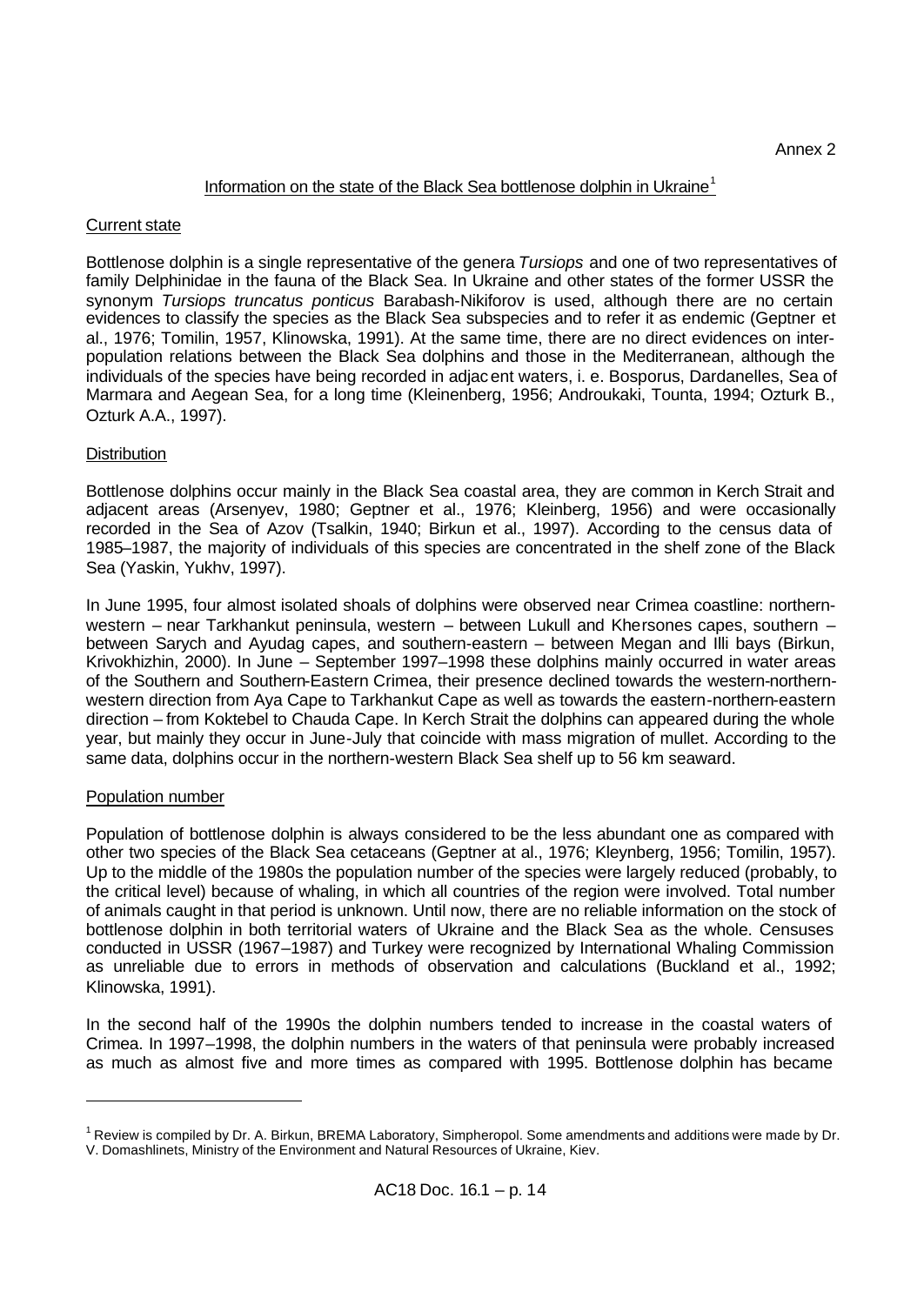certainly the dominant coastal cetacean species (Birkun, Krivokhizhin, 2000) whereas earlier it was far second to numbers of *Phocaena phocaena* (Yaskin, Yukhov, 1997).

Mass migration southward of the shoals of dolphins composed of tens and hundred animals are observed annually along the Crimean coastline. The most numbers of the animals was recorded in September – October in the vicinity of Fiolent Cape – Sarych Cape (Birkun, Krivokhizhin, 2000). Small groups of 2–10 individuals frequently occur also in other seasons. Possibly, there were displacement of dolphins from Karkinitska Bay due to pollution and intensive rice production in the Northern Crimea (Birkun, Krivokhizhin, 1996).

## Biology and ecology

Bottlenose dolphin is a largest cetacean in the Black Sea (its length reaches up to 3.3 m). The species is of low fertility. Lifespan is up to 30 years (Tomilin, 1957) or maybe more (Klinowska, 1991). According to different estimations, females reach their maturity when they are 5–12, males – 8–15. Mating is during the whole year but mating peak is observed in spring and in early summer. Pregnancies (12 months, 1 dolphin-calf) alternate with long barrenness (2–6 years) (Tomilin, 1957), and lactation lasts 4–18 months. According to recent data (Ozharovskaya, 1997), ovulation continues from March to October and coincides with active spermatogenesis of males.

Adult animals feed with bottom and pelagic fishes including horse-mackerel, herring, khamsa, mullet, whiting, flatfish, *Mullus barbatus ponticus* (Kleinenberg, 1956). Last years their ration have been supplemented with grey mullet (*Mugil so-iuy*) (Birkun, Krivokhizhin, 1996; Krivokhizhin et al., 2000), Far East fish acclimated in the Black Sea and Sea of Azov.

# **Threats**

As it was noted earlier, before 1980s the dolphin populations were largely declined due to purposeful whaling involving all countries of the region.

Last decade, among main threats causing a decline of the animals, antropic ones are dominant. The most essential threat comes from by-catch (Birkun et al., 1999, Ozturk, 1999) and troubling in the sea areas of intensive human activities, especially in Kerch Strait, Bosphorus and adjacent water areas (Birkun, 1999; Birkun et al., 1999). In 1990, mass mortality of bottlenose dolphin had been recorded, reasons for that were not specified (Krivokhizhin, Birkun, 1999).

As compared to above factors, trade itself is not affect significantly on the wild population of the bottlenose dolphin. It is unlikely to expect increase of threat to this cetacean because of trade in the near future, taking into account the protection status given to the species in the most Black Sea countries and its listing in appendices of various biodiversity related international treaties (Bonn, Bern conventions, CITES, & ACCOBAMS) and relevant on-going stricter measures.

## Keeping in captivity and transboundary transport

In former USSR, during 1960–1980s several hundred bottlenose dolphins had been caught near Crimean shoreline and in Taman Bay for military, scientific and commercial dolphinaria. In Ukraine, according to special permits of Ministry of the Environment and Natural Resources, in 1995–2000 about 40 individuals had been caught including 3 of them within the framework of Programme for Rescue and Rehabilitation of Diseased and Injured Dolphins, one of them was released into the wild. Now 5 dolphinaria in Ukraine keep in captivity about 45 dolphins. Stationary and temporary facilities for dolphin maintenance are located in Sevastopol (two), Yevpatoria, Novoozerne (Donuzlav), Yalta, Gurzuf, Partenit, Naukove (Karadag) and Odesa (in summer).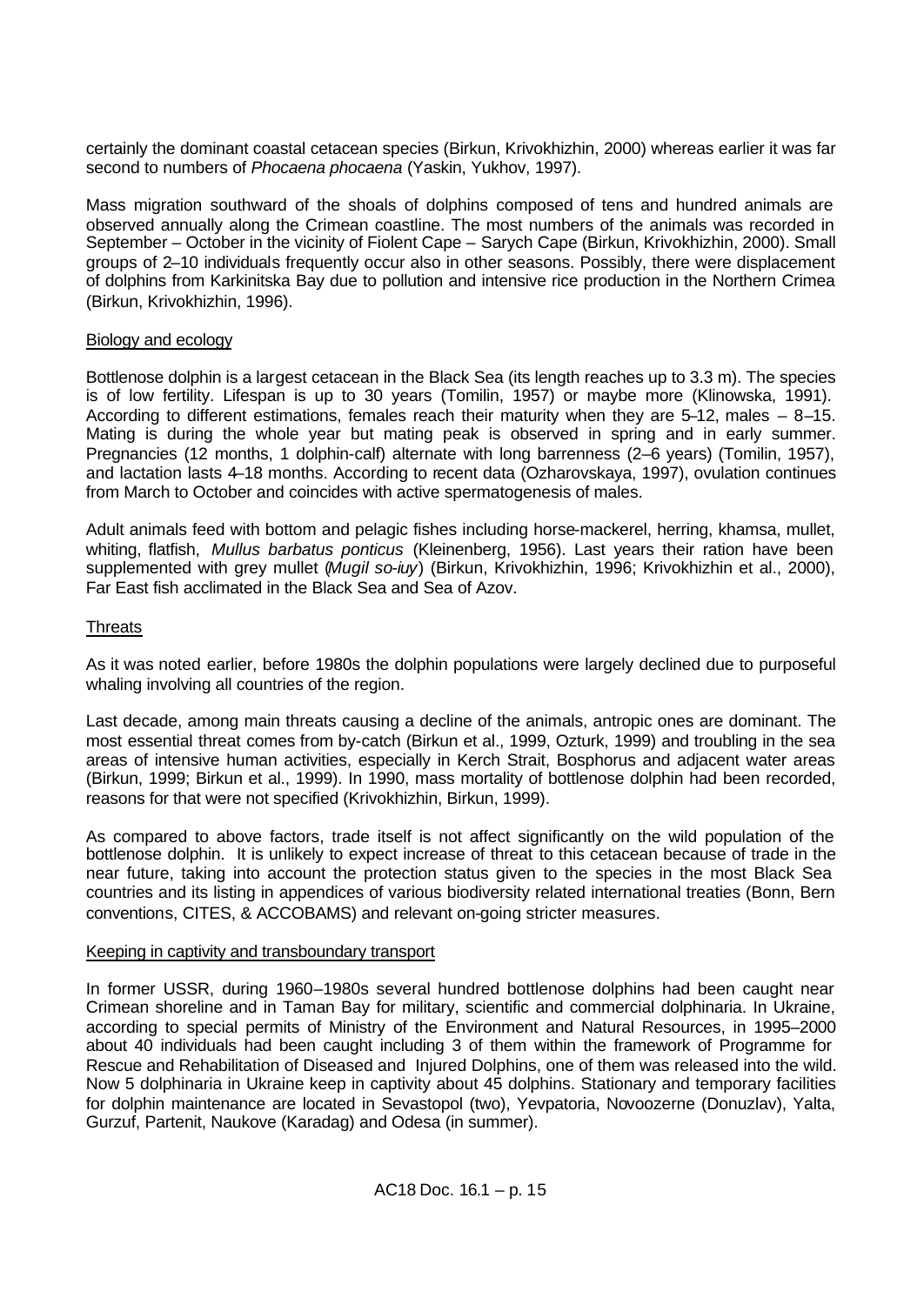In 1991–2000 import of live dolphins was from Russia, and export of them to Lithuania, Turkey, Iran and other. In 1997–1998 specimens of tissues from four dead dolphins were transported to Belgium and Germany for scientific purposes.

Starting from the  $f<sup>st</sup>$  of November 2000 the CITES Management Authority of Ukraine, when it has became operating, has issued the following export permits or re-export certificates for bottlenose dolphins:

| <b>Permit/Certificate</b><br>No. | <b>Country of</b><br>export (re-<br>export) | Type of<br>operation | <b>Purpose</b> | <b>Number of specimens</b> | <b>Source</b> |
|----------------------------------|---------------------------------------------|----------------------|----------------|----------------------------|---------------|
| 00UA000042                       | Byelorussia                                 | Export               | E              | 2 (male & female)          | W             |
| 01UA000056                       | Georgia                                     | Export               | S.E            | 3 (males)                  | W             |
| 01UA000117                       | Turkev                                      | Export               | S.E            | 4 (2 males, 2 females)     | W             |
| 01UA000197                       | Lebanon                                     | Export               | S.E            | (female)                   | W             |
| 01UA000219                       | Saudi Arabia                                | Re-export            | S, E           |                            | W             |
| 01UA000252                       | Russia                                      | Re-export            | S              | 3 (1 male, 2 females)      | W             |

## Conservation measures

Available scattered data and essential gaps in knowledge on the Black Sea marine mammals show the necessity and expedience for complex monitoring of both mammals themselves and human impact on the state of its populations. Let us take note that the research conducted on high level methodical level can only provide a good basis for development and implementation of reliable strategy for conservation and management of population of the Black Sea mammals.

Bottlenose dolphin together with other Black Sea mammals are protected by Bern, Bonn conventions and CITES to which Ukraine is a Party. ACCOBAMS is a special regional tool aimed at conservation of cetaceans in the Black and Mediterranean regions to which Ukraine is preparing to accede. This species included into Directive No. 92/43/EEC, the IUCN Red Data Book, Red Data Book of Ukraine, Black Sea Red Data Book other international and regional red lists. Other international organizations such as IWC, SSC/IUCN, UNEP pay their attention to the species. Conservation of marine mammals is one of the priorities of the Black Sea Environment Programme.

In Ukraine the species is strictly protected according to the Law on Fauna, Regulation on Red Data Book of Ukraine. National Programme "Dolphin" aimed at research and conservation of marine mammals has been developed by the Ministry of the Environment and Natural Resources in cooperation with scientists and approved in August 1999 by an Order of the Minister.

Ukraine is expected to accede to the ACCOBAMS in 2002. The country is involved in drafting of the Protocol on Conservation of Biodiversity in the framework of Bucharest Convention and elaboration of the Convention on Fishery and Conservation of Living Resources in the Black Sea in which particular attention is paid to the conservation of marine mammals.

## References

- 1. Arsenyev, V. A. *Atlas morskikh mlekopitayushchikh SSSR*. (Atlas of marine mammals of USSR.) Moscow, Pishch. prom., 1980. – 183 pp.
- 2. Birkun, O., Jr. & S. Krivokhizhin. Bern species [listed in the appendices to Bern Convention] of cetaceans in Red Data Book of Ukraine. In: Ssavtsi Ukrainy pid okhoronoyu Bernskoi konventsii: Pratsi Teriologichnoi Shkoly. (Mammals under protection of Bern Convention.) / Ed. I. V. Zagorodniuk. Issue 2. - Kiev. - 1999. -Pp. 171–177.
- 3. Birkun, O., Jr. & S. Krivokhizhin. Zveri Chornogo moria. (Beasts of the Black Sea.) Simpheropol: Tavria, 1996. – 95 pp.